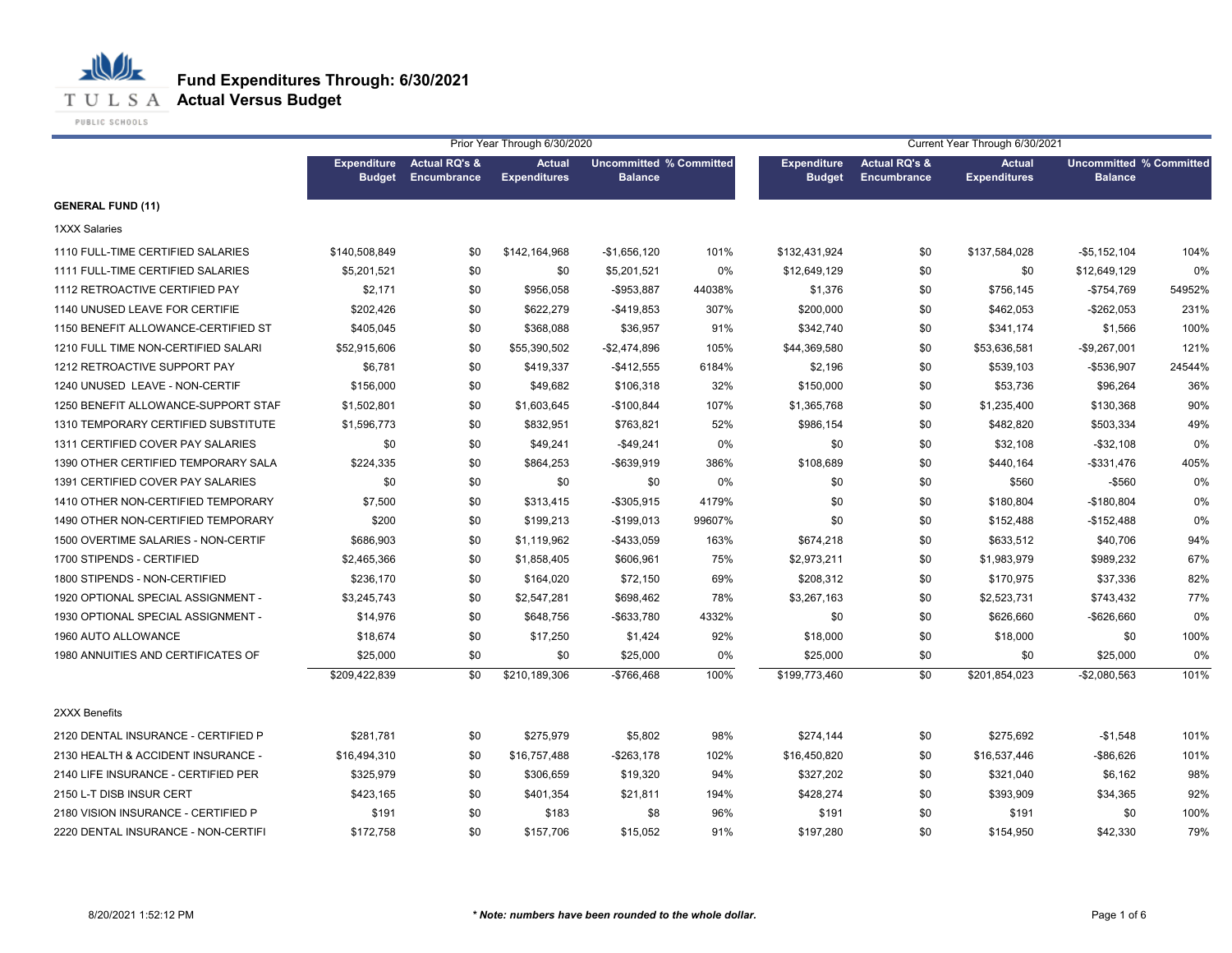## **Fund Expenditures Through: 6/30/2021**

**T U L S A Actual Versus Budget** 

PUBLIC SCHOOLS

|                                                  |                                     |                                         | Prior Year Through 6/30/2020         |                                                  |      |                                     |                                                | Current Year Through 6/30/2021       |                                                  |      |
|--------------------------------------------------|-------------------------------------|-----------------------------------------|--------------------------------------|--------------------------------------------------|------|-------------------------------------|------------------------------------------------|--------------------------------------|--------------------------------------------------|------|
|                                                  | <b>Expenditure</b><br><b>Budget</b> | <b>Actual RQ's &amp;</b><br>Encumbrance | <b>Actual</b><br><b>Expenditures</b> | <b>Uncommitted % Committed</b><br><b>Balance</b> |      | <b>Expenditure</b><br><b>Budget</b> | <b>Actual RQ's &amp;</b><br><b>Encumbrance</b> | <b>Actual</b><br><b>Expenditures</b> | <b>Uncommitted % Committed</b><br><b>Balance</b> |      |
| <b>GENERAL FUND (11)</b>                         |                                     |                                         |                                      |                                                  |      |                                     |                                                |                                      |                                                  |      |
| 2230 HEALTH INSURANCE - NON-CERTIFI              | \$9,524,089                         | \$0                                     | \$9,517,536                          | \$6,554                                          | 100% | \$9,323,951                         | \$0                                            | \$8,852,115                          | \$471,836                                        | 95%  |
| 2240 LIFE INSURANCE - NON-CERTIFIED              | \$126,925                           | \$0                                     | \$111,581                            | \$15,344                                         | 88%  | \$135,955                           | \$0                                            | \$121,966                            | \$13,989                                         | 90%  |
| 2250 L-T DISB INSUR                              | \$161,534                           | \$0                                     | \$145,440                            | \$16,093                                         | 90%  | \$176,545                           | \$0                                            | \$147,808                            | \$28,737                                         | 84%  |
| 2310 FICA - EMPLOYER'S CONTRIBUTION              | \$9,093,273                         | \$0                                     | \$8,894,175                          | \$199,098                                        | 94%  | \$8,573,277                         | \$0                                            | \$8,605,780                          | -\$32,503                                        | 100% |
| 2320 MEDICARE - EMPLOYER'S CONTRIBU              | \$2,034,489                         | \$0                                     | \$2,095,319                          | $-$ \$60,830                                     | 103% | \$2,009,871                         | \$0                                            | \$2,028,671                          | $-$18,801$                                       | 101% |
| 2410 FICA - EMPLOYER'S CONTRIBUTION              | \$3,535,377                         | \$0                                     | \$3,605,304                          | $-$ \$69,927                                     | 102% | \$3,869,570                         | \$0                                            | \$3,439,856                          | \$429,714                                        | 89%  |
| 2420 MEDICARE - EMPLOYER'S CONTRIBU              | \$802,146                           | \$0                                     | \$853,160                            | $-$51,015$                                       | 106% | \$873,747                           | \$0                                            | \$808,118                            | \$65,628                                         | 92%  |
| 2510 DISTRICT PAID RETIREMENT                    | \$1,088,340                         | \$0                                     | \$1,222,839                          | -\$134,499                                       | 112% | \$1,171,170                         | \$0                                            | \$1,260,753                          | $-$ \$89,583                                     | 108% |
| 2520 RETIREMENT - FEDERAL MATCHING               | \$1,031,998                         | \$0                                     | \$1,051,600                          | $-$19,602$                                       | 102% | \$824,858                           | \$0                                            | \$1,208,488                          | -\$383,630                                       | 147% |
| 2530 RETIREMENT - EMPLOYER'S CONTRI              | \$14,969,028                        | \$0                                     | \$14,641,811                         | \$327,217                                        | 98%  | \$14,141,476                        | \$0                                            | \$14,119,872                         | \$21,604                                         | 100% |
| 2610 RETIREMENT - DISTRICT PAID NON              | \$196,586                           | \$0                                     | \$188,285                            | \$8,301                                          | 96%  | \$199,315                           | \$0                                            | \$201,302                            | $-$1,988$                                        | 101% |
| 2620 RETIREMENT - FEDERAL MATCHING               | \$163,857                           | \$0                                     | \$186,643                            | -\$22,786                                        | 114% | \$189,770                           | \$0                                            | \$195,616                            | $-$5,846$                                        | 103% |
| 2630 RETIREMENT - EMPLOYER'S CONTRI              | \$2,433,557                         | \$0                                     | \$2,422,193                          | \$11,364                                         | 100% | \$2,502,021                         | \$0                                            | \$2,503,481                          | $-$1,461$                                        | 100% |
| 2710 UNEMPLOYMENT COMPENSATION - CE              | \$301,000                           | \$130,258                               | \$105,603                            | \$65,140                                         | 78%  | \$600,000                           | \$22,968                                       | \$760,148                            | $-$183,116$                                      | 131% |
| 2810 UNEMPLOYMENT COMPENSATION - NO              | \$100,000                           | \$0                                     | \$82,146                             | \$17,854                                         | 82%  | \$300,000                           | \$0                                            | \$156,109                            | \$143,891                                        | 52%  |
|                                                  | \$63,260,383                        | \$130,258                               | \$63,023,004                         | \$107,121                                        | 100% | \$62,569,435                        | \$22,968                                       | \$62,093,312                         | \$453,155                                        | 99%  |
| 3XXX Purchased Professional & Technical Services |                                     |                                         |                                      |                                                  |      |                                     |                                                |                                      |                                                  |      |
| 3100 OFFICIAL/ADMINISTRATIVE SERVIC              | \$256,019                           | \$12,579                                | \$138,714                            | \$104,726                                        | 59%  | \$280,248                           | \$113,696                                      | \$150,657                            | \$15,896                                         | 94%  |
| 3200 PROFESSIONAL-EDUCATION SERVICE              | \$8,794,058                         | \$565,083                               | \$7,607,083                          | \$621,892                                        | 93%  | \$5,221,648                         | \$750,464                                      | \$6,939,599                          | $-$2,468,415$                                    | 147% |
| 3220 INSTRUCTIONAL SERVICES                      | \$5,000                             | \$0                                     | \$5,000                              | \$0                                              | 100% | \$0                                 | \$0                                            | \$0                                  | \$0                                              | 0%   |
| 3310 ACCOUNTING SERVICES                         | \$159,000                           | \$141,200                               | \$0                                  | \$17,800                                         | 89%  | \$189,800                           | \$142,050                                      | \$19,250                             | \$28,500                                         | 85%  |
| 3360 MEDICAL SERVICES                            | \$452,878                           | \$62,324                                | \$71,405                             | \$319,149                                        | 30%  | \$213,968                           | \$32,312                                       | \$42,325                             | \$139,330                                        | 35%  |
| 3370 OTHER PROFESSIONAL SERVICES                 | \$1,021,523                         | \$89,623                                | \$774,741                            | \$157,160                                        | 85%  | \$1,624,483                         | \$105,336                                      | \$653,568                            | \$865,580                                        | 47%  |
| 3420 DATA PROCESSING SERVICES                    | \$17,000                            | \$5,004                                 | \$11,996                             | \$0                                              | 100% | \$15,000                            | \$4,876                                        | \$10,124                             | \$0                                              | 100% |
| 3430 OFFICIALS                                   | \$107,891                           | \$95                                    | \$107,722                            | \$74                                             | 100% | \$117,810                           | \$240                                          | \$92,168                             | \$25,402                                         | 78%  |
| 3440 SECURITY SERVICES                           | \$41,911                            | \$0                                     | \$0                                  | \$41,911                                         | 0%   | \$40,665                            | \$0                                            | \$0                                  | \$40,665                                         | 0%   |
| 3460 OTHER TECHNICAL SERVICES                    | \$643,719                           | \$434                                   | \$416,334                            | \$226,950                                        | 65%  | \$633,722                           | \$91,843                                       | \$361,321                            | \$180,559                                        | 72%  |
| 3510 CIVIL LITIGATION-PLAINTIFF                  | \$8,000                             | \$20                                    | \$73,702                             | -\$65,722                                        | 922% | \$8,000                             | \$6,000                                        | \$0                                  | \$2,000                                          | 75%  |
| 3520 CIVIL LITIGATION-DEFENDANT                  | \$12,000                            | \$89                                    | \$18,639                             | $-$6,728$                                        | 156% | \$12,000                            | \$18,360                                       | \$4,140                              | $-$10,500$                                       | 188% |
| 3530 CONTRACT SVCS: DRAFT & REVIEW               | \$64,313                            | \$6,093                                 | \$1,090                              | \$57,131                                         | 11%  | \$64,313                            | \$3,821                                        | \$2,180                              | \$58,313                                         | 9%   |
| 3540 LEGAL-BOARD REPRESENTATION                  | \$19,000                            | \$2,390                                 | \$39,860                             | -\$23,250                                        | 222% | \$19,000                            | \$17,653                                       | \$13,347                             | $-$12,000$                                       | 163% |
| 3550 DUE PROCESS                                 | \$21,725                            | \$1,103                                 | \$3,872                              | \$16,750                                         | 23%  | \$21,550                            | \$34,442                                       | \$558                                | -\$13,450                                        | 162% |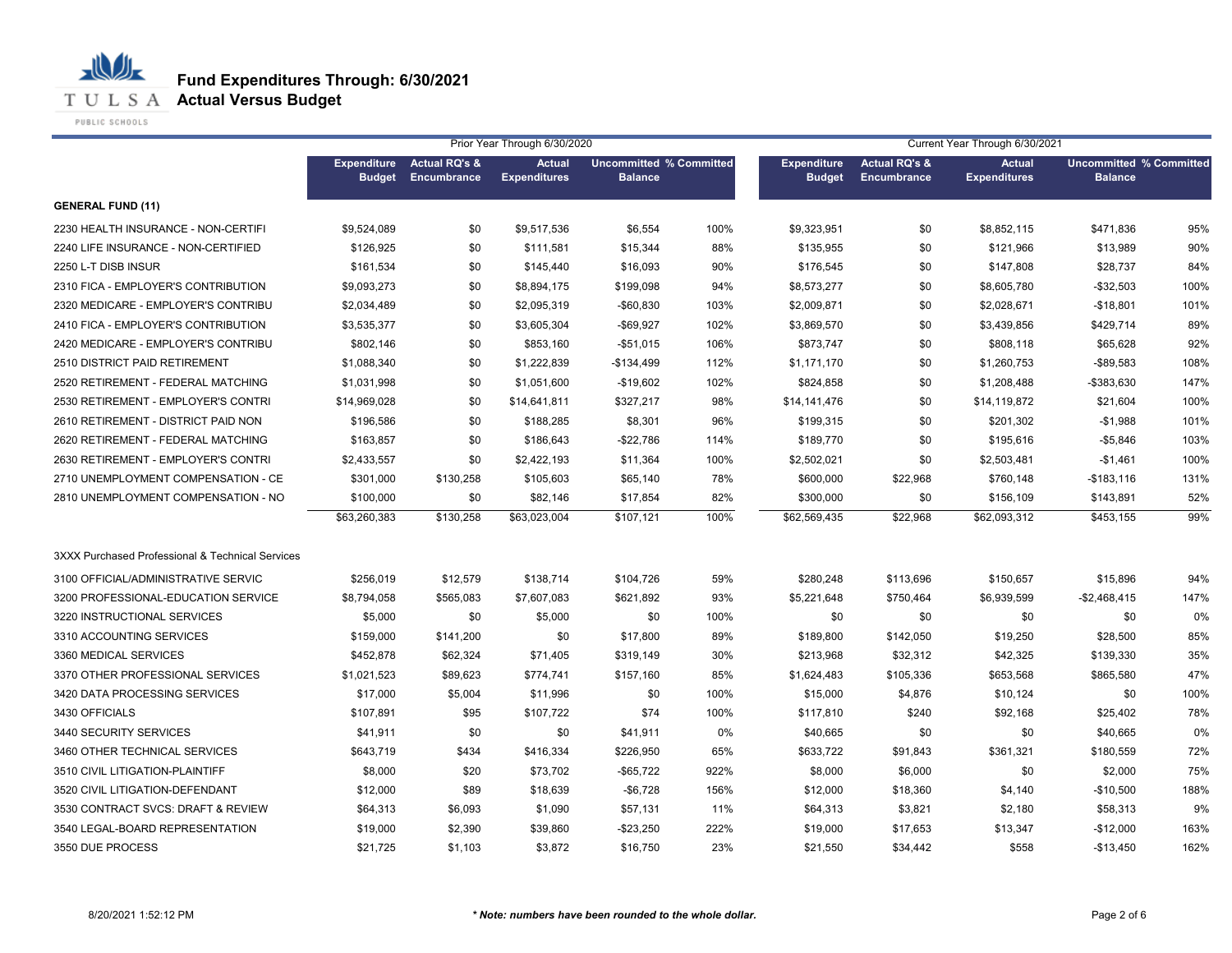## **Fund Expenditures Through: 6/30/2021**

**T U L S A Actual Versus Budget** 

PUBLIC SCHOOLS

|                                         |               |                                                 | Prior Year Through 6/30/2020         |                                                  |         | Current Year Through 6/30/2021      |                                         |                                      |                                                  |       |  |
|-----------------------------------------|---------------|-------------------------------------------------|--------------------------------------|--------------------------------------------------|---------|-------------------------------------|-----------------------------------------|--------------------------------------|--------------------------------------------------|-------|--|
|                                         | <b>Budget</b> | <b>Expenditure</b> Actual RQ's &<br>Encumbrance | <b>Actual</b><br><b>Expenditures</b> | <b>Uncommitted % Committed</b><br><b>Balance</b> |         | <b>Expenditure</b><br><b>Budget</b> | <b>Actual RQ's &amp;</b><br>Encumbrance | <b>Actual</b><br><b>Expenditures</b> | <b>Uncommitted % Committed</b><br><b>Balance</b> |       |  |
| <b>GENERAL FUND (11)</b>                |               |                                                 |                                      |                                                  |         |                                     |                                         |                                      |                                                  |       |  |
| 3560 EMPLOYMENT LAW                     | \$71,270      | \$46                                            | \$20,355                             | \$50,870                                         | 29%     | \$73,425                            | \$49,099                                | \$5,401                              | \$18,925                                         | 74%   |  |
| 3570 OTHER LEGAL SERVICES               | \$85,987      | \$5,114                                         | \$100,987                            | $-$20,114$                                       | 123%    | \$85,987                            | \$32,353                                | \$64,648                             | $-$11,014$                                       | 113%  |  |
| 3580 LEGAL-GENERAL LEGAL ADVICE         | \$49,000      | \$0                                             | \$0                                  | \$49,000                                         | 0%      | \$49,000                            | \$0                                     | \$0                                  | \$49,000                                         | 0%    |  |
| 3590 PROFESSIONAL EMPLOYEE TRAINING     | \$5,526,585   | \$1,307,513                                     | \$5,419,588                          | $-$1,200,516$                                    | 122%    | \$6,147,775                         | \$308,856                               | \$4,314,855                          | \$1,524,064                                      | 75%   |  |
| 3600 PROFESSIONAL EMPLOYEE TRAINING     | \$386,389     | \$0                                             | \$0                                  | \$386,389                                        | 0%      | \$0                                 | \$0                                     | \$0                                  | \$0                                              | 0%    |  |
|                                         | \$17,743,268  | \$2,198,709                                     | \$14,811,087                         | \$733,473                                        | 96%     | \$14,818,395                        | \$1,711,399                             | \$12,674,141                         | \$432,855                                        | 97%   |  |
| <b>4XXX Purchased Property Services</b> |               |                                                 |                                      |                                                  |         |                                     |                                         |                                      |                                                  |       |  |
| 4111 WATER/SEWER SERVICES (NON-EMER     | \$1,826,769   | \$0                                             | \$1,919,715                          | $-$92,946$                                       | 105%    | \$1,615,769                         | \$70,940                                | \$1,544,656                          | \$173                                            | 100%  |  |
| 4200 SODEXO MANAGEMENT FEE              | \$1,000,000   | \$0                                             | \$950,642                            | \$49,358                                         | 95%     | \$1,140,770                         | \$0                                     | \$0                                  | \$1,140,770                                      | 0%    |  |
| 4250 LAUNDRY SERVICES                   | \$10,250      | \$2                                             | \$9,998                              | \$250                                            | 98%     | \$10,250                            | \$8,743                                 | \$1,257                              | \$250                                            | 98%   |  |
| 4260 LAWN-CARE SERVICES                 | \$26,005      | \$0                                             | \$0                                  | \$26,005                                         | 0%      | \$29,339                            | \$0                                     | \$0                                  | \$29,339                                         | 0%    |  |
| 4300 REPAIRS AND MAINTENANCE SERVIC     | \$7,136       | \$0                                             | \$0                                  | \$7,136                                          | 0%      | \$0                                 | \$0                                     | \$0                                  | \$0                                              | 0%    |  |
| 4320 COMPUTER SERVICE                   | \$1,030,935   | \$10,001                                        | \$980,906                            | \$40,029                                         | 96%     | \$812,415                           | \$15,333                                | \$793,888                            | \$3,194                                          | 100%  |  |
| 4340 ELECTRICAL SERVICES                | \$0           | \$0                                             | \$0                                  | \$0                                              | 0%      | \$0                                 | \$0                                     | \$1,553                              | $-$1,553$                                        | 0%    |  |
| 4360 REP/MAINT OFFICE MACHINE SVCS      | \$8,822       | \$0                                             | \$3,680                              | \$5,142                                          | 42%     | \$9,195                             | \$0                                     | \$3,550                              | \$5,645                                          | 39%   |  |
| 4370 PLUMBING SERVICES                  | \$0           | \$0                                             | \$0                                  | \$0                                              | 0%      | \$180,337                           | \$180,337                               | \$8,096                              | $-$8,096$                                        | 104%  |  |
| 4380 OTHER BUILDING SERVICES            | \$36,459      | \$3,009                                         | \$32,860                             | \$590                                            | 98%     | \$6,060                             | \$0                                     | \$6,380                              | $-$ \$320                                        | 105%  |  |
| 4390 OTHER EQUIPMENT AND VEHICLE SE     | \$87,731      | \$12,599                                        | \$264,577                            | $-$189,445$                                      | 316%    | \$143,630                           | \$30,803                                | \$301,277                            | $-$188,450$                                      | 231%  |  |
| 4392 OTHER EQUIPMENT AND VEHICLE SE     | \$195         | \$0                                             | \$195                                | \$0                                              | 100%    | \$620                               | \$0                                     | \$33,077                             | $-$32,457$                                       | 5335% |  |
| 4400 RENTAL OR LEASE SERVICES           | \$180,898     | \$0                                             | \$0                                  | \$180,898                                        | 0%      | \$180,798                           | \$0                                     | \$0                                  | \$180,798                                        | 0%    |  |
| 4421 TPS TRANSPORTATION                 | $-$13,970$    | \$0                                             | \$77,780                             | -\$91,749                                        | $-557%$ | \$30,287                            | \$0                                     | \$21,019                             | \$9,268                                          | 69%   |  |
| 4430 LAND AND BUILDING SERVICES         | \$10,000      | \$0                                             | \$1,310                              | \$8,690                                          | 13%     | \$45,500                            | \$211,097                               | \$184                                | $-$165,782$                                      | 464%  |  |
| 4490 OTHER RENTAL OR LEASE SERVICES     | \$1,280       | \$500                                           | \$116,275                            | $-$115,495$                                      | 9123%   | \$45,455                            | \$50                                    | \$520                                | \$44,885                                         | 1%    |  |
| 4500 CONSTRUCTION SERVICES              | \$12,800      | \$0                                             | \$2,612                              | \$10,188                                         | 20%     | \$3,189,703                         | \$23,118                                | \$4,475,101                          | $-$1,308,516$                                    | 141%  |  |
|                                         | \$4,225,310   | \$26,110                                        | \$4,360,549                          | $-$161,349$                                      | 104%    | \$7,440,128                         | \$540,421                               | \$7,190,560                          | $-$290,853$                                      | 104%  |  |
| 5XXX Other Purchased Services           |               |                                                 |                                      |                                                  |         |                                     |                                         |                                      |                                                  |       |  |
| 5130 STUDENT TRANSPORTATION SERVICE     | \$36,576      | \$5,280                                         | \$5,960                              | \$25,336                                         | 31%     | \$87,046                            | \$120                                   | \$6,900                              | \$80,026                                         | 8%    |  |
| 5150 STUDENT OUT OF DIST TRVL - LOG     | \$3,311       | \$0                                             | \$9,751                              | $-$6,440$                                        | 295%    | \$2,311                             | \$0                                     | \$0                                  | \$2,311                                          | 0%    |  |
| 5160 STUDENT OUT OF DIST TRVL -MEAL     | \$3,400       | \$0                                             | \$90                                 | \$3,310                                          | 3%      | \$2,400                             | \$0                                     | \$0                                  | \$2,400                                          | 0%    |  |
| 5220 LIABILITY INSURANCE                | \$218,161     | \$0                                             | \$147,729                            | \$70,432                                         | 68%     | \$89,610                            | \$0                                     | \$58,980                             | \$30,630                                         | 66%   |  |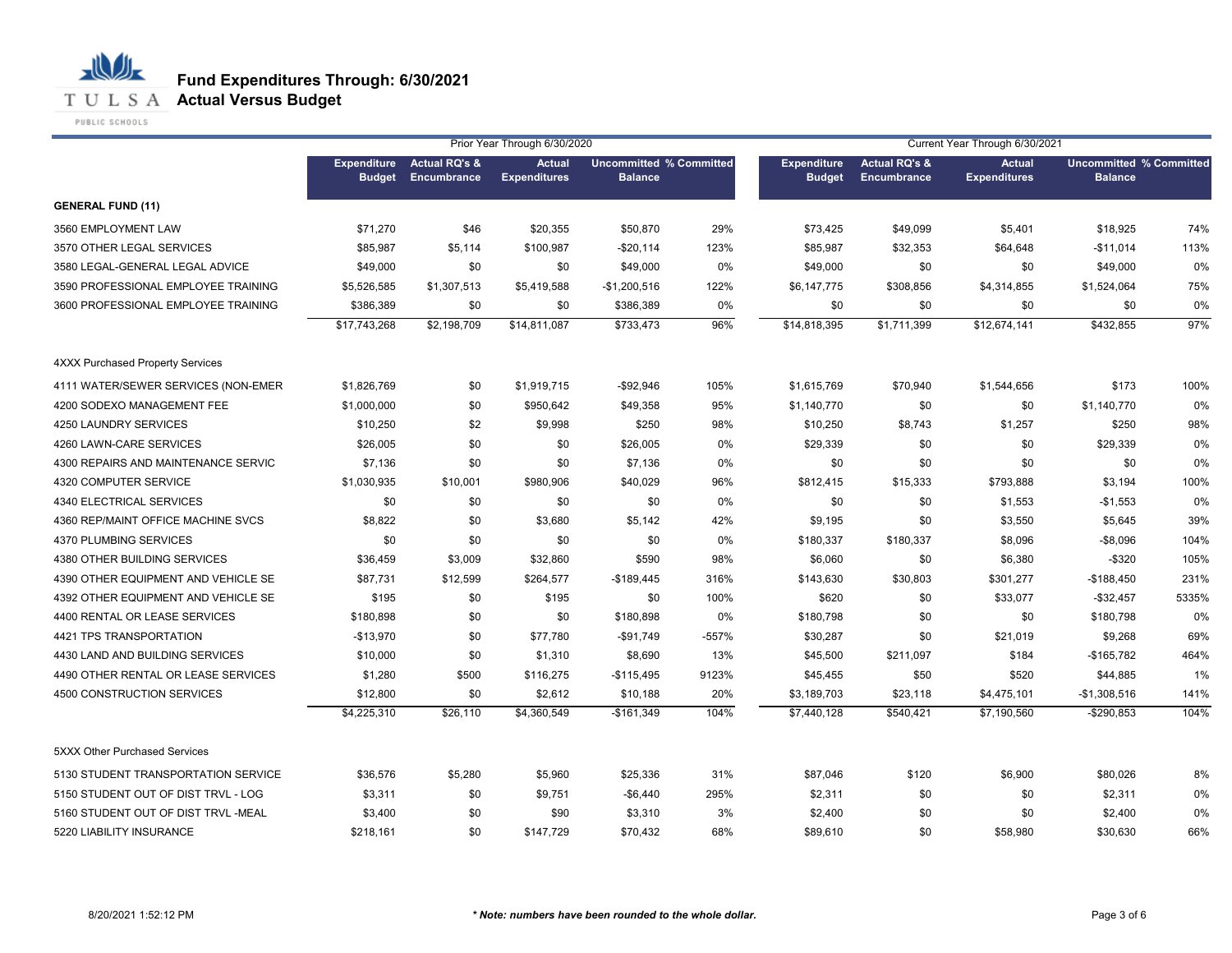

**T U L S A Actual Versus Budget** 

PUBLIC SCHOOLS

|                                     | Prior Year Through 6/30/2020<br>Current Year Through 6/30/2021 |                                                 |                                      |                                                  |      |                                     |                                                |                                      |                                                  |        |
|-------------------------------------|----------------------------------------------------------------|-------------------------------------------------|--------------------------------------|--------------------------------------------------|------|-------------------------------------|------------------------------------------------|--------------------------------------|--------------------------------------------------|--------|
|                                     | <b>Budget</b>                                                  | <b>Expenditure</b> Actual RQ's &<br>Encumbrance | <b>Actual</b><br><b>Expenditures</b> | <b>Uncommitted % Committed</b><br><b>Balance</b> |      | <b>Expenditure</b><br><b>Budget</b> | <b>Actual RQ's &amp;</b><br><b>Encumbrance</b> | <b>Actual</b><br><b>Expenditures</b> | <b>Uncommitted % Committed</b><br><b>Balance</b> |        |
| <b>GENERAL FUND (11)</b>            |                                                                |                                                 |                                      |                                                  |      |                                     |                                                |                                      |                                                  |        |
| 5240 VEHICLE INSURANCE-STUDENT TRAN | \$0                                                            | \$0                                             | \$70,432                             | $-$70,432$                                       | 0%   | \$0                                 | \$0                                            | \$30,630                             | -\$30,630                                        | 0%     |
| 5250 SURETY BONDS                   | \$19,215                                                       | \$0                                             | \$19,215                             | \$0                                              | 100% | \$20,972                            | \$0                                            | \$20,972                             | \$0                                              | 100%   |
| 5290 OTHER INSURANCE SERVICES       | \$789,308                                                      | \$0                                             | \$399,483                            | \$389,825                                        | 51%  | \$790,108                           | \$19,007                                       | \$376,401                            | \$394,700                                        | 50%    |
| 5300 COMMUNICATION SERVICES         | \$54,083                                                       | \$2,178                                         | \$25,097                             | \$26,808                                         | 50%  | \$52,483                            | \$96,242                                       | \$59,518                             | $-$103,278$                                      | 297%   |
| 5310 POSTAGE SERVICES               | \$145,182                                                      | \$3,829                                         | \$135,596                            | \$5,757                                          | 96%  | \$191,167                           | \$6,776                                        | \$171,860                            | \$12,532                                         | 93%    |
| 5315 COURIER SERVICES               | \$4,000                                                        | \$506                                           | \$3,494                              | \$0                                              | 100% | \$4,000                             | \$96                                           | \$3,904                              | \$0                                              | 100%   |
| 5320 TELEPHONE OR TELEGRAPH SERVICE | \$200,400                                                      | \$40,683                                        | \$159,717                            | \$0                                              | 100% | \$203,600                           | \$32,313                                       | \$171,288                            | \$0                                              | 100%   |
| 5340 MOBILE COMM DEVICES            | \$935,890                                                      | \$0                                             | \$136,902                            | \$798,988                                        | 15%  | \$1,782,153                         | \$56,947                                       | \$1,566,042                          | \$159,164                                        | 91%    |
| 5350 IPAD SERVICE AGREEMENT         | \$42,768                                                       | \$0                                             | \$27,345                             | \$15,423                                         | 64%  | \$34,152                            | \$0                                            | \$22,828                             | \$11,324                                         | 67%    |
| 5400 ADVERTISING                    | \$7,145                                                        | \$650                                           | \$2,558                              | \$3,937                                          | 45%  | \$53,900                            | \$3,547                                        | \$95,918                             | -\$45,565                                        | 185%   |
| 5420 PRINTED ADVERTISING            | \$20,018                                                       | \$1,111                                         | \$9,966                              | \$8,940                                          | 55%  | \$35,018                            | \$1,004                                        | \$26,209                             | \$7,805                                          | 78%    |
| 5500 PRINTING AND BINDING           | \$36,843                                                       | \$5,531                                         | \$24,625                             | \$6,688                                          | 82%  | \$20,769                            | \$4,474                                        | \$925,433                            | $-$909,138$                                      | 4477%  |
| 5591 PRINTING IN HOUSE              | \$92,985                                                       | \$0                                             | \$19,412                             | \$73,573                                         | 21%  | \$49,791                            | \$0                                            | \$17,015                             | \$32,776                                         | 23%    |
| 5592 PRINTING CLICK CHARGES         | \$715,397                                                      | \$1,501                                         | \$687,716                            | \$26,180                                         | 96%  | \$581,832                           | \$46,328                                       | \$539,126                            | $-$3,621$                                        | 101%   |
| 5610 TUTITIONS TO OTHER DISTRICTS W | \$10,000                                                       | \$0                                             | \$0                                  | \$10,000                                         | 0%   | \$10,000                            | \$0                                            | \$0                                  | \$10,000                                         | 0%     |
| 5810 TRAVEL IN-DISTRICT / MILEAGE   | \$366,081                                                      | \$220                                           | \$95,337                             | \$270,523                                        | 26%  | \$317,998                           | \$23,644                                       | \$26,262                             | \$268,091                                        | 16%    |
| 5820 TRAVEL OUT OF DISTRICT         | \$1,253,016                                                    | \$24,719                                        | \$555,052                            | \$673,245                                        | 46%  | \$954,880                           | \$6,231                                        | \$5,258                              | \$943,391                                        | 1%     |
| 5990 OTHER PURCHASED SERVICES       | \$3,077,969                                                    | \$1,230,059                                     | \$1,904,507                          | $-$56,598$                                       | 102% | \$2,164,904                         | \$768,459                                      | \$1,735,777                          | $-$ \$339,332                                    | 116%   |
|                                     | \$8,031,747                                                    | \$1,316,268                                     | \$4,439,984                          | \$2,275,495                                      | 72%  | \$7,449,095                         | \$1,065,186                                    | \$5,860,321                          | \$523,587                                        | 93%    |
| <b>6XXX Supplies and Materials</b>  |                                                                |                                                 |                                      |                                                  |      |                                     |                                                |                                      |                                                  |        |
| 6110 PAPER AND COPY SUPPLIES        | \$107,377                                                      | \$1,748                                         | \$86,922                             | \$18,707                                         | 83%  | \$124,798                           | \$37,401                                       | \$56,380                             | \$31,017                                         | 75%    |
| 6111 PAPER AND COPY SUPPLIES-WAREHO | \$470,585                                                      | \$0                                             | \$29,347                             | \$441,238                                        | 6%   | \$234,642                           | \$0                                            | \$42,589                             | \$192,053                                        | 18%    |
| 6112 PAPER AND COPY SUPPLIES-ONLINE | \$65,805                                                       | \$0                                             | \$19,088                             | \$46,717                                         | 29%  | \$98,886                            | \$0                                            | \$30,161                             | \$68,725                                         | 31%    |
| 6119 ONLINE ORDERING ENCUMBRANCE    | $-$200$                                                        | \$0                                             | \$0                                  | $-$200$                                          | 0%   | \$500                               | \$0                                            | \$0                                  | \$500                                            | 0%     |
| 6120 AUTOMOTIVE/BUS SUPPLIES        | \$864,211                                                      | \$47,111                                        | \$774,606                            | \$42,493                                         | 95%  | \$31,210                            | \$0                                            | \$4,342                              | \$26,868                                         | 14%    |
| 6130 CONSUMABLE TECHNOLOGY SUPPLIES | \$0                                                            | \$0                                             | \$0                                  | \$0                                              | 0%   | \$0                                 | \$0                                            | \$0                                  | \$0                                              | 0%     |
| 6140 TESTING SUPPLIES AND MATERIALS | \$205,628                                                      | \$50                                            | \$103,410                            | \$102,168                                        | 50%  | \$220,242                           | \$6,888                                        | \$162,826                            | \$50,528                                         | 77%    |
| 6150 FILMS VIDEOS AUDIO TAPES AV SU | \$11,727                                                       | \$0                                             | \$0                                  | \$11,727                                         | 0%   | \$11,727                            | \$0                                            | \$2,500                              | \$9,227                                          | 21%    |
| 6160 FIRST AID SUPPLIES             | \$43,167                                                       | \$16,003                                        | \$33,167                             | $-$6,003$                                        | 114% | \$765,282                           | \$17,985                                       | \$787,663                            | $-$40,365$                                       | 105%   |
| 6161 FIRST AID - WAREHOUSE          | \$9,099                                                        | \$0                                             | \$8,827                              | \$272                                            | 97%  | \$1,500                             | \$0                                            | \$212,936                            | $-$211,436$                                      | 14196% |
| 6166 INVENTORY - HEALTH SUPPLIES    | \$12,613                                                       | \$0                                             | \$10,872                             | \$1,740                                          | 86%  | \$12,613                            | \$0                                            | \$13,420                             | $-$ \$807                                        | 106%   |
| 6169 INVENTORY - ISSUED             | \$0                                                            | \$0                                             | $-$1,100$                            | \$1,100                                          | 0%   | \$0                                 | \$0                                            | $-$1,310$                            | \$1,310                                          | 0%     |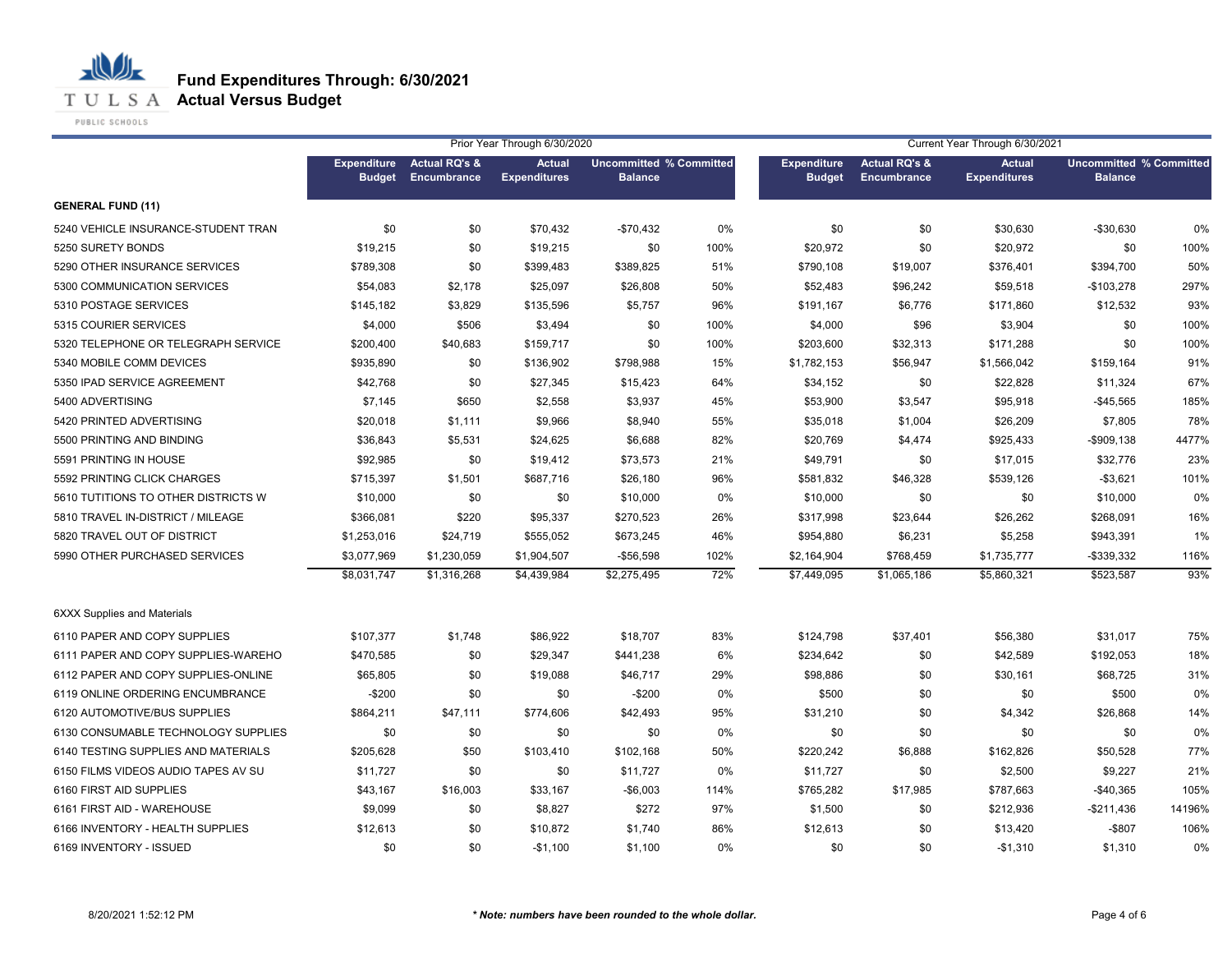

**T U L S A Actual Versus Budget** 

PUBLIC SCHOOLS

|                                     | Prior Year Through 6/30/2020 |                                                 |                                      |                                                  |      | Current Year Through 6/30/2021      |                                                |                                      |                                                  |      |  |
|-------------------------------------|------------------------------|-------------------------------------------------|--------------------------------------|--------------------------------------------------|------|-------------------------------------|------------------------------------------------|--------------------------------------|--------------------------------------------------|------|--|
|                                     | <b>Budget</b>                | <b>Expenditure</b> Actual RQ's &<br>Encumbrance | <b>Actual</b><br><b>Expenditures</b> | <b>Uncommitted % Committed</b><br><b>Balance</b> |      | <b>Expenditure</b><br><b>Budget</b> | <b>Actual RQ's &amp;</b><br><b>Encumbrance</b> | <b>Actual</b><br><b>Expenditures</b> | <b>Uncommitted % Committed</b><br><b>Balance</b> |      |  |
| <b>GENERAL FUND (11)</b>            |                              |                                                 |                                      |                                                  |      |                                     |                                                |                                      |                                                  |      |  |
| 6170 PAPER PRODUCTS                 | \$0                          | \$0                                             | \$71                                 | $-$71$                                           | 0%   | \$0                                 | \$6,300                                        | \$0                                  | $-$6,300$                                        | 0%   |  |
| 6180 CLEAN-MAINT SUPPLIES CHEMICALS | \$1,013,195                  | \$54,651                                        | \$367,738                            | \$590,806                                        | 42%  | \$266,734                           | \$0                                            | \$130,062                            | \$136,672                                        | 49%  |  |
| 6181 CLEAN-MAINT SUPPLIES CHEMICALS | \$282                        | \$405                                           | \$195                                | $-$318$                                          | 213% | \$58                                | \$0                                            | \$0                                  | \$58                                             | 0%   |  |
| 6190 GENERAL OFFICE SUPPLIES        | \$709,783                    | \$24,628                                        | \$199,704                            | \$485,452                                        | 32%  | \$552,680                           | \$66,908                                       | \$124,470                            | \$361,302                                        | 35%  |  |
| 6191 GENERAL OFFICE SUPPLIES-WAREHO | \$301,338                    | \$0                                             | \$51,479                             | \$249,859                                        | 17%  | \$170,894                           | \$0                                            | \$29,363                             | \$141,531                                        | 17%  |  |
| 6192 GENERAL OFFICE SUPPLIES-ONLINE | \$342,392                    | \$0                                             | \$65,521                             | \$276,871                                        | 19%  | \$351,995                           | \$0                                            | \$161,452                            | \$190,543                                        | 46%  |  |
| 6195 OTHER SUPPLIES AND MATERIALS   | \$250                        | \$0                                             | \$1,633                              | $-$1,383$                                        | 653% | \$162                               | \$0                                            | \$82                                 | \$80                                             | 51%  |  |
| 6196 INVENTORY - NEW INV SYSTEM     | \$200,000                    | \$247,447                                       | \$2                                  | $-$47,449$                                       | 124% | \$200,000                           | \$123,837                                      | \$95,602                             | $-$19,439$                                       | 110% |  |
| 6197 INVENTORY WRITE OFF            | \$0                          | \$0                                             | $-$1$                                | \$1                                              | 0%   | \$0                                 | \$0                                            | \$0                                  | \$0                                              | 0%   |  |
| 6199 INVENTORY ISSUED               | \$0                          | \$0                                             | \$0                                  | \$0                                              | 0%   | \$0                                 | \$0                                            | $-$100,485$                          | \$100,485                                        | 0%   |  |
| 6240 ELECTRICITY                    | \$5,024,988                  | \$0                                             | \$4,559,184                          | \$465,804                                        | 91%  | \$4,869,043                         | \$1,031,072                                    | \$3,837,970                          | \$0                                              | 100% |  |
| 6250 GASOLINE                       | \$1,012,907                  | \$336,852                                       | \$568,244                            | \$107,812                                        | 89%  | \$684,770                           | \$240,290                                      | \$379,048                            | \$65,431                                         | 90%  |  |
| 6270 NATURAL GAS                    | \$958,185                    | \$11,986                                        | \$567,460                            | \$378,739                                        | 60%  | \$1,628,185                         | \$142,505                                      | \$1,331,654                          | \$154,026                                        | 91%  |  |
| 6410 BOOKS                          | \$1,210,660                  | \$27,558                                        | \$1,493,305                          | $-$310,207$                                      | 126% | \$1,866,920                         | \$126,128                                      | \$1,907,006                          | $-$166,213$                                      | 109% |  |
| 6420 PERIODICALS                    | \$16,619                     | \$1,338                                         | \$3,613                              | \$11,668                                         | 30%  | \$17,219                            | \$743                                          | \$2,690                              | \$13,786                                         | 20%  |  |
| 6430 STATE ADOPTED TEXTBOOKS        | \$1,633,010                  | \$253,950                                       | \$28,270                             | \$1,350,790                                      | 17%  | \$993,850                           | \$838                                          | \$457,796                            | \$535,216                                        | 46%  |  |
| 6440 SUPPLEMENTAL TEXTBOOKS (NON-ST | \$22,747                     | \$0                                             | \$18,002                             | \$4,744                                          | 79%  | \$81,727                            | \$16,708                                       | \$5,722                              | \$59,297                                         | 27%  |  |
| 6450 WORKBOOKS                      | \$64,593                     | \$0                                             | \$31,720                             | \$32,873                                         | 49%  | \$118,421                           | \$31,010                                       | \$82,729                             | \$4,683                                          | 96%  |  |
| 6470 NEWSPAPERS                     | \$249                        | \$0                                             | \$0                                  | \$249                                            | 0%   | \$1                                 | \$0                                            | \$0                                  | \$1                                              | 0%   |  |
| 6480 MAGAZINES                      | \$1,404                      | \$0                                             | \$3,113                              | $-$1,709$                                        | 222% | \$1,912                             | \$0                                            | \$4,887                              | $-$2,975$                                        | 256% |  |
| 6510 APPLIANCES/FURNITURE/FIXTURES  | \$254,057                    | \$102,243                                       | \$88,538                             | \$63,276                                         | 75%  | \$1,394,733                         | \$38,525                                       | \$474,055                            | \$882,153                                        | 37%  |  |
| 6520 AUDIOVISUAL                    | \$2,500                      | \$700                                           | \$1,615                              | \$185                                            | 93%  | \$2,500                             | \$0                                            | \$733                                | \$1,767                                          | 29%  |  |
| 6530 TECHNOLOGY-RELATED EQUIPMENT   | \$3,319,609                  | \$420,665                                       | \$2,395,543                          | \$503,401                                        | 85%  | \$1,905,066                         | \$64,961                                       | \$2,570,042                          | $-$729,937$                                      | 138% |  |
| 6531 COMPUTERS                      | \$0                          | \$0                                             | \$0                                  | \$0                                              | 0%   | \$0                                 | \$0                                            | \$562                                | -\$562                                           | 0%   |  |
| 6540 FURNITURE AND FIXTURES         | \$795                        | \$0                                             | \$0                                  | \$795                                            | 0%   | \$0                                 | \$0                                            | \$0                                  | \$0                                              | 0%   |  |
| 6550 INSTRUMENTS                    | \$3,850                      | \$0                                             | \$5,155                              | $-$1,305$                                        | 134% | \$0                                 | \$0                                            | \$28,688                             | $-$28,688$                                       | 0%   |  |
| 6560 MACHINERY                      | \$0                          | \$0                                             | \$0                                  | \$0                                              | 0%   | \$508,270                           | \$0                                            | \$598,352                            | -\$90,082                                        | 118% |  |
| 6570 UNIFORMS                       | \$28,922                     | \$0                                             | \$23,486                             | \$5,437                                          | 81%  | \$31,536                            | \$0                                            | \$41,294                             | $-$9,758$                                        | 131% |  |
| 6590 FIREARMS AND AMMUNITION        | \$1,207                      | \$0                                             | \$1,207                              | \$0                                              | 100% | \$0                                 | \$0                                            | \$0                                  | \$0                                              | 0%   |  |
| 6810 COCURRICULAR SUPPLIES          | \$1,878,650                  | \$31,229                                        | \$972,334                            | \$875,087                                        | 53%  | \$1,998,605                         | \$151,956                                      | \$1,994,917                          | $-$148,268$                                      | 107% |  |
| 6811 COCURRICULAR SUPPLIES-WAREHOUS | \$84,212                     | \$0                                             | \$22,729                             | \$61,483                                         | 27%  | \$85,997                            | \$0                                            | \$7,330                              | \$78,667                                         | 9%   |  |
| 6820 AWARDS DECOR REGALIA REFRESHME | \$155,501                    | \$19,775                                        | \$94,088                             | \$41,637                                         | 73%  | \$152,751                           | \$12,278                                       | \$21,350                             | \$119,124                                        | 22%  |  |
| 6830 EXTRACURRICULAR SUPPLIES       | \$113,614                    | \$34,394                                        | \$60,759                             | \$18,461                                         | 84%  | \$147,474                           | \$43,917                                       | \$178,145                            | $-$74,589$                                       | 151% |  |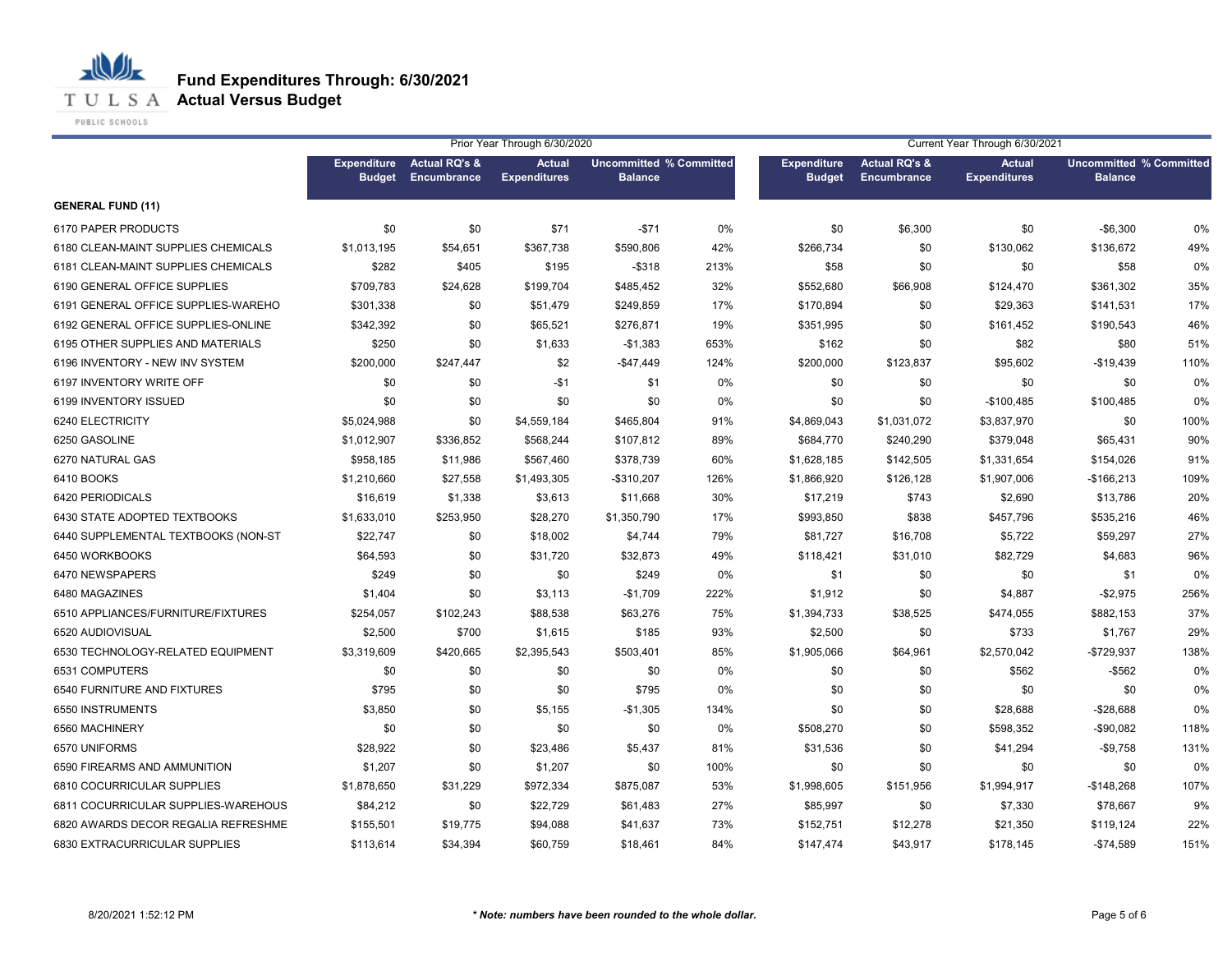

|                                      |                                     |                                         | Prior Year Through 6/30/2020         |                                                  |           |                                     |                                         | Current Year Through 6/30/2021       |                                                  |         |
|--------------------------------------|-------------------------------------|-----------------------------------------|--------------------------------------|--------------------------------------------------|-----------|-------------------------------------|-----------------------------------------|--------------------------------------|--------------------------------------------------|---------|
|                                      | <b>Expenditure</b><br><b>Budget</b> | <b>Actual RQ's &amp;</b><br>Encumbrance | <b>Actual</b><br><b>Expenditures</b> | <b>Uncommitted % Committed</b><br><b>Balance</b> |           | <b>Expenditure</b><br><b>Budget</b> | <b>Actual RQ's &amp;</b><br>Encumbrance | <b>Actual</b><br><b>Expenditures</b> | <b>Uncommitted % Committed</b><br><b>Balance</b> |         |
| <b>GENERAL FUND (11)</b>             |                                     |                                         |                                      |                                                  |           |                                     |                                         |                                      |                                                  |         |
|                                      | \$20,145,528                        | \$1,632,736                             | \$12,689,842                         | \$5,822,946                                      | 71%       | \$19,532,902                        | \$2,160,249                             | \$15,677,023                         | \$1,695,630                                      | 91%     |
| <b>7XXX Property/Equipment</b>       |                                     |                                         |                                      |                                                  |           |                                     |                                         |                                      |                                                  |         |
| 7160 PLAYGROUND EQUIPMENT            | \$0                                 | \$0                                     | \$0                                  | \$0                                              | 0%        | \$6,893                             | \$0                                     | \$6,893                              | \$0                                              | 100%    |
| 7310 APPLIANCES/FURNITURE/FIXTURES   | \$0                                 | \$0                                     | \$2,500                              | $-$2,500$                                        | 0%        | \$0                                 | \$0                                     | \$5,679                              | $-$5,679$                                        | 0%      |
| 7320 EQUIPMENT-AUDIO VISUAL          | \$5,487                             | \$0                                     | \$1,990                              | \$3,497                                          | 36%       | \$5,330                             | \$0                                     | \$1,141                              | \$4,189                                          | 21%     |
| 7330 TECHNOLOGY-RELATED HARDWARE     | \$17,403                            | \$0                                     | \$29,882                             | $-$12,479$                                       | 172%      | \$115,154                           | \$0                                     | \$20,236                             | \$94,919                                         | 18%     |
| 7340 TECHNOLOGY SOFTWARE             | \$0                                 | \$0                                     | \$0                                  | \$0                                              | 0%        | \$75,000                            | \$0                                     | \$1,520                              | \$73,480                                         | 2%      |
| 7360 EQUIPMENT-MACHINERY             | \$0                                 | \$0                                     | \$922                                | $-$ \$922                                        | 0%        | \$0                                 | \$0                                     | \$0                                  | \$0                                              | 0%      |
| 7390 OTHER EQUIPMENT                 | \$2,000                             | \$0                                     | \$398                                | \$1,602                                          | 20%       | \$2,000                             | \$0                                     | \$0                                  | \$2,000                                          | 0%      |
| 7600 VEHICLES                        | \$0                                 | \$0                                     | \$11,710                             | $-$11,710$                                       | 0%        | \$0                                 | \$0                                     | \$0                                  | \$0                                              | 0%      |
| <b>7620 BUSES</b>                    | \$73,270                            | \$0                                     | \$61,560                             | \$11,710                                         | 84%       | \$71,280                            | \$7,128                                 | \$64,152                             | \$0                                              | 100%    |
|                                      | \$98,160                            | $\sqrt{6}$                              | \$108,962                            | $-$10,802$                                       | 111%      | \$275,657                           | \$7,128                                 | \$99,621                             | \$168,908                                        | 39%     |
| 8XXX Other Objects and Reserves      |                                     |                                         |                                      |                                                  |           |                                     |                                         |                                      |                                                  |         |
| 8100 DUES AND FEES FOR SERVICES      | \$303,829                           | \$51,083                                | \$196,417                            | \$56,330                                         | 81%       | \$206,946                           | \$59,119                                | \$162,522                            | $-$14,696$                                       | 107%    |
| 8400 BUDGET CONTINGENCY              | $-$3,753,671$                       | \$0                                     | \$0                                  | $-$3,753,671$                                    | 0%        | $-$ \$634,224                       | \$0                                     | \$0                                  | $-$ \$634,224                                    | 0%      |
| 8600 STAFF REGISTRATION AND TUITION  | \$851,765                           | \$17,729                                | \$314,115                            | \$519,921                                        | 39%       | $-$56,393$                          | \$50,059                                | \$221,430                            | $- $327,881$                                     | $-481%$ |
| 8622 REGISTRATION - BOARD MEMBERS A  | \$3,289                             | \$60                                    | \$270                                | \$2,959                                          | 10%       | \$3,289                             | \$300                                   | \$1,930                              | \$1,059                                          | 68%     |
| 8700 COUNTY ASSESSMENTS/REVALUATION  | \$5                                 | \$0                                     | \$717,839                            | $-$717,834$                                      | 14356780% | \$717,844                           | \$0                                     | \$0                                  | \$717,844                                        | 0%      |
| 8900 OTHER MISCELLANEOUS EXPENDITUR  | \$0                                 | \$0                                     | \$0                                  | \$0                                              | 0%        | \$399                               | \$0                                     | \$0                                  | \$399                                            | 0%      |
|                                      | $-$2,594,783$                       | \$68,872                                | \$1,228,641                          | $-$ \$3,892,296                                  | $-50%$    | \$237,861                           | \$109,478                               | \$385,882                            | $-$257,499$                                      | 208%    |
| 9XXX Other Uses of Funds             |                                     |                                         |                                      |                                                  |           |                                     |                                         |                                      |                                                  |         |
| 9300 REIMBURSEMENT                   | \$145,451                           | \$7,912                                 | \$155,697                            | $-$18,157$                                       | 112%      | \$247,290                           | \$3,976                                 | \$48,023                             | \$195,291                                        | 21%     |
| 9600 PETTY CASH                      | \$6,299                             | \$200                                   | \$1,500                              | \$4,599                                          | 27%       | \$2,900                             | \$0                                     | \$1,400                              | \$1,500                                          | 48%     |
| 9700 INTRA FUND TRANSFERS            | \$17,761,019                        | \$0                                     | \$17,747,858                         | \$13,160                                         | 100%      | \$18,790,062                        | \$0                                     | \$18,783,487                         | \$6,575                                          | 100%    |
|                                      | \$17,912,769                        | \$8,112                                 | \$17,905,055                         | $-$ \$398                                        | 100%      | \$19,040,252                        | \$3,976                                 | \$18,832,910                         | \$203,366                                        | 99%     |
| <b>Total Fund Expend./Encumb/RQs</b> | \$338,245,221                       | \$5,381,064                             | \$328,756,430                        | \$4,107,722                                      | 99%       | \$331,137,185                       | \$5,620,806                             | \$324,667,792                        | \$848,588                                        | 100%    |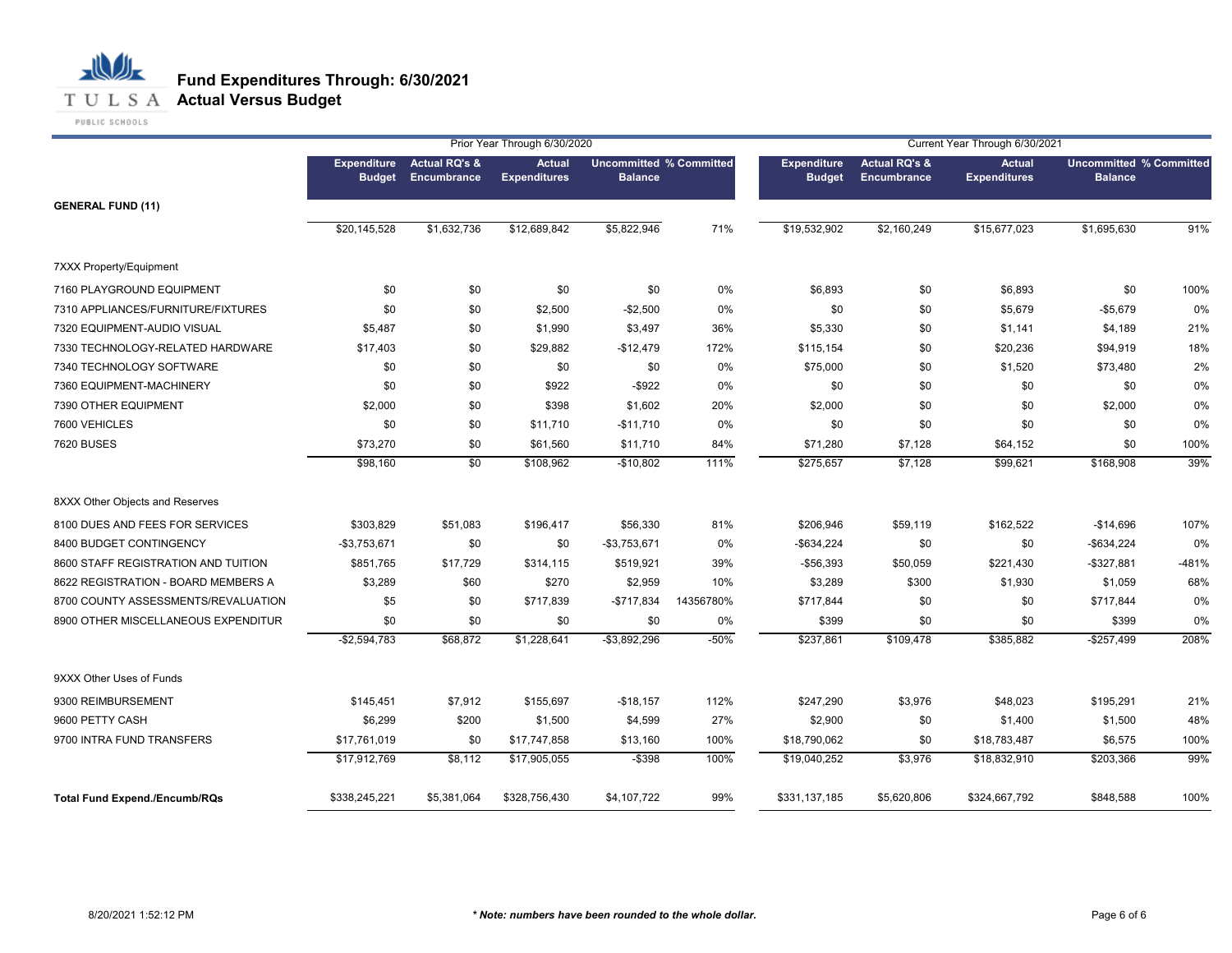

#### **Fund Expenditures Through: 6/30/2021 Preliminary Year End Actual Versus Budget**

|                                                  |                                     |                                         | Prior Year Through 6/30/2020         |                                                  |      | Current Year Through 6/30/2021      |                                                |                                      |                                                  |      |  |
|--------------------------------------------------|-------------------------------------|-----------------------------------------|--------------------------------------|--------------------------------------------------|------|-------------------------------------|------------------------------------------------|--------------------------------------|--------------------------------------------------|------|--|
|                                                  | <b>Expenditure</b><br><b>Budget</b> | <b>Actual RQ's &amp;</b><br>Encumbrance | <b>Actual</b><br><b>Expenditures</b> | <b>Uncommitted % Committed</b><br><b>Balance</b> |      | <b>Expenditure</b><br><b>Budget</b> | <b>Actual RQ's &amp;</b><br><b>Encumbrance</b> | <b>Actual</b><br><b>Expenditures</b> | <b>Uncommitted % Committed</b><br><b>Balance</b> |      |  |
| <b>BUILDING FUND (21)</b>                        |                                     |                                         |                                      |                                                  |      |                                     |                                                |                                      |                                                  |      |  |
| 1XXX Salaries                                    |                                     |                                         |                                      |                                                  |      |                                     |                                                |                                      |                                                  |      |  |
| 1210 FULL TIME NON-CERTIFIED SALARI              | \$7,167,931                         | \$0                                     | \$6,086,130                          | \$1,081,801                                      | 85%  | \$6,492,229                         | \$0                                            | \$6,393,775                          | \$98,454                                         | 98%  |  |
| 1212 RETROACTIVE SUPPORT PAY                     | \$0                                 | \$0                                     | \$123,655                            | $-$123,655$                                      | 0%   | \$0                                 | \$0                                            | \$47,101                             | $-$ \$47,101                                     | 0%   |  |
| 1240 UNUSED LEAVE - NON-CERTIF                   | \$0                                 | \$0                                     | \$2,118                              | $- $2,118$                                       | 0%   | \$0                                 | \$0                                            | \$31,351                             | -\$31,351                                        | 0%   |  |
| 1250 BENEFIT ALLOWANCE-SUPPORT STAF              | \$70,565                            | \$0                                     | \$55,010                             | \$15,555                                         | 78%  | \$63,736                            | \$0                                            | \$46,095                             | \$17,641                                         | 72%  |  |
| 1500 OVERTIME SALARIES - NON-CERTIF              | \$178,340                           | \$0                                     | \$223,411                            | $-$45,071$                                       | 125% | \$177,479                           | \$0                                            | \$247,564                            | $-$70,085$                                       | 139% |  |
| 1800 STIPENDS - NON-CERTIFIED                    | \$27,500                            | \$0                                     | \$16,966                             | \$10,534                                         | 62%  | \$27,500                            | \$0                                            | \$14,374                             | \$13,126                                         | 52%  |  |
| 1930 OPTIONAL SPECIAL ASSIGNMENT -               | \$0                                 | \$0                                     | \$0                                  | \$0                                              | 0%   | \$0                                 | \$0                                            | \$2,625                              | $-$2,625$                                        | 0%   |  |
|                                                  | \$7,444,336                         | $\overline{50}$                         | \$6,507,289                          | \$937,047                                        | 87%  | \$6,760,944                         | $\overline{50}$                                | \$6,782,884                          | $-$21,940$                                       | 100% |  |
| 2XXX Benefits                                    |                                     |                                         |                                      |                                                  |      |                                     |                                                |                                      |                                                  |      |  |
| 2220 DENTAL INSURANCE - NON-CERTIFI              | \$18,236                            | \$0                                     | \$14,665                             | \$3,571                                          | 80%  | \$19,368                            | \$0                                            | \$15,105                             | \$4,263                                          | 78%  |  |
| 2230 HEALTH INSURANCE - NON-CERTIFI              | \$1,085,098                         | \$0                                     | \$893,999                            | \$191,099                                        | 82%  | \$930,924                           | \$0                                            | \$924,766                            | \$6,157                                          | 99%  |  |
| 2240 LIFE INSURANCE - NON-CERTIFIED              | \$15,902                            | \$0                                     | \$13,413                             | \$2,489                                          | 84%  | \$17,013                            | \$0                                            | \$13,032                             | \$3,981                                          | 77%  |  |
| 2250 L-T DISB INSUR                              | \$20,940                            | \$0                                     | \$17,661                             | \$3,279                                          | 84%  | \$22,408                            | \$0                                            | \$18,184                             | \$4,224                                          | 81%  |  |
| 2410 FICA - EMPLOYER'S CONTRIBUTION              | \$420,090                           | \$0                                     | \$393,084                            | \$27,006                                         | 94%  | \$453,075                           | \$0                                            | \$405,856                            | \$47,220                                         | 90%  |  |
| 2420 MEDICARE - EMPLOYER'S CONTRIBU              | \$98,250                            | \$0                                     | \$91,963                             | \$6,287                                          | 94%  | \$105,961                           | \$0                                            | \$95,732                             | \$10,229                                         | 90%  |  |
| 2610 RETIREMENT - DISTRICT PAID NON              | \$2,834                             | \$0                                     | \$24                                 | \$2,811                                          | 1%   | \$2,854                             | \$0                                            | \$3,000                              | $-$147$                                          | 105% |  |
| 2620 RETIREMENT - FEDERAL MATCHING               | \$0                                 | \$0                                     | \$0                                  | \$0                                              | 0%   | \$0                                 | \$0                                            | \$598                                | $-$ \$598                                        | 0%   |  |
| 2630 RETIREMENT - EMPLOYER'S CONTRI              | \$357,070                           | \$0                                     | \$337,058                            | \$20,011                                         | 94%  | \$386,508                           | \$0                                            | \$335,603                            | \$50,905                                         | 87%  |  |
| 2810 UNEMPLOYMENT COMPENSATION - NO              | \$0                                 | \$0                                     | \$11,699                             | $-$11,699$                                       | 0%   | \$0                                 | \$0                                            | \$9,193                              | $-$9,193$                                        | 0%   |  |
|                                                  | \$2,018,420                         | $\overline{50}$                         | \$1,773,566                          | \$244,854                                        | 88%  | \$1,938,110                         | $\overline{50}$                                | \$1,821,069                          | \$117,042                                        | 94%  |  |
| 3XXX Purchased Professional & Technical Services |                                     |                                         |                                      |                                                  |      |                                     |                                                |                                      |                                                  |      |  |
| 3100 OFFICIAL/ADMINISTRATIVE SERVIC              | \$0                                 | \$0                                     | \$0                                  | \$0                                              | 0%   | \$111,022                           | \$62,568                                       | \$48,454                             | \$0                                              | 100% |  |
| 3320 ARCHITECTURAL SERVICES                      | \$0                                 | \$0                                     | \$0                                  | \$0                                              | 0%   | \$909                               | \$0                                            | \$909                                | \$0                                              | 100% |  |
| 3340 ENGINEERING SERVICES                        | \$0                                 | \$0                                     | \$0                                  | \$0                                              | 0%   | \$461,911                           | \$0                                            | \$461,911                            | \$0                                              | 100% |  |
| 3360 MEDICAL SERVICES                            | \$2,975                             | \$2,800                                 | \$0                                  | \$175                                            | 94%  | \$2,975                             | \$0                                            | \$0                                  | \$2,975                                          | 0%   |  |
| 3370 OTHER PROFESSIONAL SERVICES                 | \$3,020                             | \$0                                     | \$3,000                              | \$20                                             | 99%  | \$252,500                           | \$31,573                                       | \$220,851                            | \$76                                             | 100% |  |
| 3440 SECURITY SERVICES                           | \$204,933                           | \$67,273                                | \$132,727                            | \$4,933                                          | 98%  | \$204,933                           | \$67,301                                       | \$112,699                            | \$24,933                                         | 88%  |  |
| 3442 SECURITY - ATHLETICS                        | \$26,554                            | \$3,282                                 | \$3,719                              | \$19,554                                         | 26%  | \$26,554                            | \$4,375                                        | \$2,626                              | \$19,554                                         | 26%  |  |
| 3460 OTHER TECHNICAL SERVICES                    | \$8.000                             | \$8,000                                 | \$0                                  | \$0                                              | 100% | \$8,000                             | \$3.240                                        | \$4.760                              | \$0                                              | 100% |  |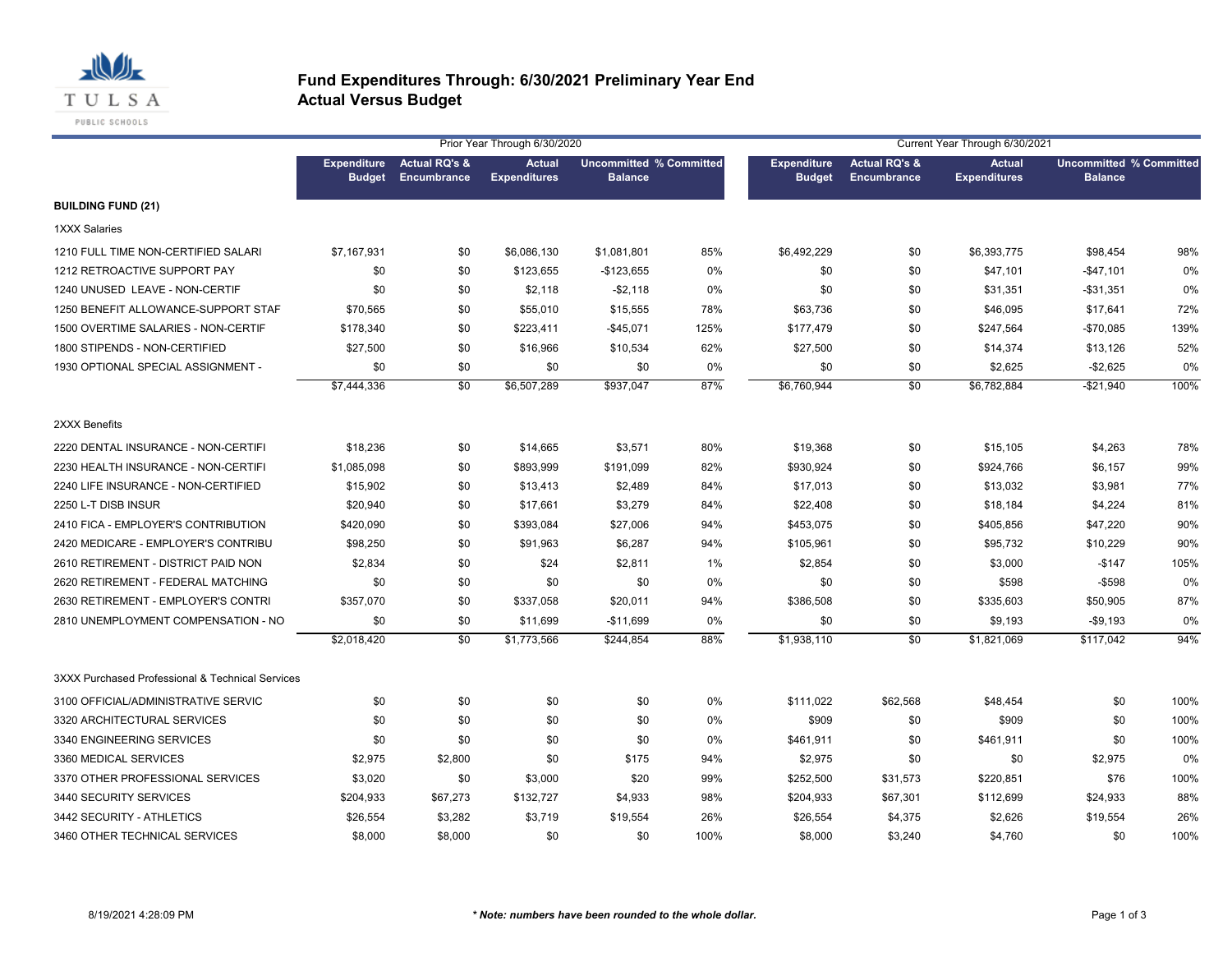

#### **Fund Expenditures Through: 6/30/2021 Preliminary Year End Actual Versus Budget**

|                                         |                                     |                                                | Prior Year Through 6/30/2020         |                                                  |       |                                     |                                                | Current Year Through 6/30/2021       |                                                  |       |
|-----------------------------------------|-------------------------------------|------------------------------------------------|--------------------------------------|--------------------------------------------------|-------|-------------------------------------|------------------------------------------------|--------------------------------------|--------------------------------------------------|-------|
|                                         | <b>Expenditure</b><br><b>Budget</b> | <b>Actual RQ's &amp;</b><br><b>Encumbrance</b> | <b>Actual</b><br><b>Expenditures</b> | <b>Uncommitted % Committed</b><br><b>Balance</b> |       | <b>Expenditure</b><br><b>Budget</b> | <b>Actual RQ's &amp;</b><br><b>Encumbrance</b> | <b>Actual</b><br><b>Expenditures</b> | <b>Uncommitted % Committed</b><br><b>Balance</b> |       |
| <b>BUILDING FUND (21)</b>               |                                     |                                                |                                      |                                                  |       |                                     |                                                |                                      |                                                  |       |
| 3530 CONTRACT SVCS: DRAFT & REVIEW      | \$0                                 | \$0                                            | \$0                                  | \$0                                              | 0%    | \$120,000                           | \$0                                            | \$0                                  | \$120,000                                        | 0%    |
| 3590 PROFESSIONAL EMPLOYEE TRAINING     | \$300                               | \$0                                            | \$0                                  | \$300                                            | 0%    | \$5,300                             | \$100                                          | \$1,737                              | \$3,463                                          | 35%   |
|                                         | \$245,782                           | \$81,354                                       | \$139,446                            | \$24,982                                         | 90%   | \$1,194,104                         | \$169,156                                      | \$853,947                            | \$171,001                                        | 86%   |
| <b>4XXX Purchased Property Services</b> |                                     |                                                |                                      |                                                  |       |                                     |                                                |                                      |                                                  |       |
| 4200 SODEXO MANAGEMENT FEE              | \$1,163,810                         | \$95,064                                       | \$95,064                             | \$973,682                                        | 16%   | \$1,183,810                         | \$95,064                                       | \$1,065,706                          | \$23,040                                         | 98%   |
| 4230 DISPOSAL SERVICES                  | \$388,849                           | \$9,515                                        | \$322,447                            | \$56,887                                         | 85%   | \$427,229                           | \$27,102                                       | \$376,206                            | \$23,920                                         | 94%   |
| 4250 LAUNDRY SERVICES                   | \$2,000                             | \$1,011                                        | \$189                                | \$800                                            | 60%   | \$2,000                             | \$1,000                                        | \$0                                  | \$1,000                                          | 50%   |
| 4300 REPAIRS AND MAINTENANCE SERVIC     | \$25,225                            | \$0                                            | \$0                                  | \$25,225                                         | $0\%$ | \$0                                 | \$0                                            | \$0                                  | \$0                                              | $0\%$ |
| 4302 REPAIRS/MAINTENANCE CONTRACT L     | \$39                                | \$0                                            | \$0                                  | \$39                                             | 0%    | \$0                                 | \$0                                            | \$0                                  | \$0                                              | 0%    |
| 4310 NONTECHNOLOGY SERVICES             | \$188,508                           | \$96,135                                       | \$90,319                             | \$2,054                                          | 99%   | \$576,517                           | \$193,027                                      | \$380,751                            | \$2,739                                          | 100%  |
| 4320 COMPUTER SERVICE                   | \$0                                 | \$0                                            | \$0                                  | \$0                                              | 0%    | \$3,500                             | \$0                                            | \$3,500                              | \$0                                              | 100%  |
| 4330 COOLING SERVICES                   | \$11,018                            | \$0                                            | \$11,018                             | \$0                                              | 100%  | \$221,389                           | \$67,053                                       | \$132,827                            | \$21,509                                         | 90%   |
| 4340 ELECTRICAL SERVICES                | \$0                                 | \$0                                            | \$0                                  | \$0                                              | $0\%$ | \$25,960                            | \$14,305                                       | \$11,650                             | \$5                                              | 100%  |
| 4350 HEATING SERVICES                   | \$0                                 | \$0                                            | \$0                                  | \$0                                              | 0%    | \$1,043                             | \$0                                            | \$1,041                              | \$3                                              | 100%  |
| 4360 REP/MAINT OFFICE MACHINE SVCS      | \$0                                 | \$0                                            | \$0                                  | \$0                                              | $0\%$ | \$10                                | \$0                                            | \$0                                  | \$10                                             | 0%    |
| 4370 PLUMBING SERVICES                  | \$0                                 | \$0                                            | \$0                                  | \$0                                              | 0%    | \$210,607                           | \$168,379                                      | \$30,665                             | \$11,563                                         | 95%   |
| 4380 OTHER BUILDING SERVICES            | \$399,362                           | \$87,423                                       | \$312,176                            | $-$ \$238                                        | 100%  | \$345,530                           | \$71,029                                       | \$289,279                            | $-$14,778$                                       | 104%  |
| 4390 OTHER EQUIPMENT AND VEHICLE SE     | \$1,075,660                         | \$171,267                                      | \$871,385                            | \$33,008                                         | 97%   | \$125,811                           | \$9,425                                        | \$92,925                             | \$23,461                                         | 81%   |
| 4392 OTHER EQUIPMENT AND VEHICLE SE     | \$36,061                            | \$70                                           | \$35,992                             | \$0                                              | 100%  | \$31,120                            | \$2,175                                        | \$28,939                             | \$7                                              | 100%  |
| 4490 OTHER RENTAL OR LEASE SERVICES     | \$33,097                            | \$0                                            | \$0                                  | \$33,097                                         | 0%    | \$0                                 | \$0                                            | \$0                                  | \$0                                              | 0%    |
| 4500 CONSTRUCTION SERVICES              | \$2,601,465                         | \$139,523                                      | \$2,566,069                          | $-$104,128$                                      | 104%  | \$2,554,428                         | \$681,450                                      | \$1,859,202                          | \$13,776                                         | 99%   |
| 4530 HVAC                               | \$0                                 | \$0                                            | \$15,349                             | $-$15,349$                                       | 0%    | \$0                                 | \$0                                            | \$0                                  | \$0                                              | 0%    |
|                                         | \$5,925,094                         | \$600,009                                      | \$4,320,008                          | \$1,005,077                                      | 83%   | \$5,708,955                         | \$1,330,009                                    | \$4,272,691                          | \$106,255                                        | 98%   |
| 5XXX Other Purchased Services           |                                     |                                                |                                      |                                                  |       |                                     |                                                |                                      |                                                  |       |
| 5230 PROPERTY INSURANCE                 | \$1,343,433                         | \$24,753                                       | \$1,343,433                          | -\$24,753                                        | 102%  | \$1,578,347                         | \$6,820                                        | \$1,566,943                          | \$4,585                                          | 100%  |
| 5340 MOBILE COMM DEVICES                | \$78,441                            | \$0                                            | \$76,743                             | \$1,698                                          | 98%   | \$76,995                            | \$0                                            | \$76,461                             | \$534                                            | 99%   |
| 5400 ADVERTISING                        | \$225                               | \$0                                            | \$0                                  | \$225                                            | 0%    | \$225                               | \$0                                            | \$0                                  | \$225                                            | 0%    |
| 5592 PRINTING CLICK CHARGES             | \$5,500                             | \$0                                            | \$0                                  | \$5,500                                          | 0%    | \$5,329                             | \$0                                            | \$0                                  | \$5,329                                          | 0%    |
| 5810 TRAVEL IN-DISTRICT / MILEAGE       | \$0                                 | \$0                                            | \$0                                  | \$0                                              | 0%    | \$1                                 | \$0                                            | \$0                                  | \$1                                              | 0%    |
| 5820 TRAVEL OUT OF DISTRICT             | \$8,500                             | \$875                                          | \$0                                  | \$7,625                                          | 10%   | \$3,001                             | \$0                                            | \$0                                  | \$3.001                                          | 0%    |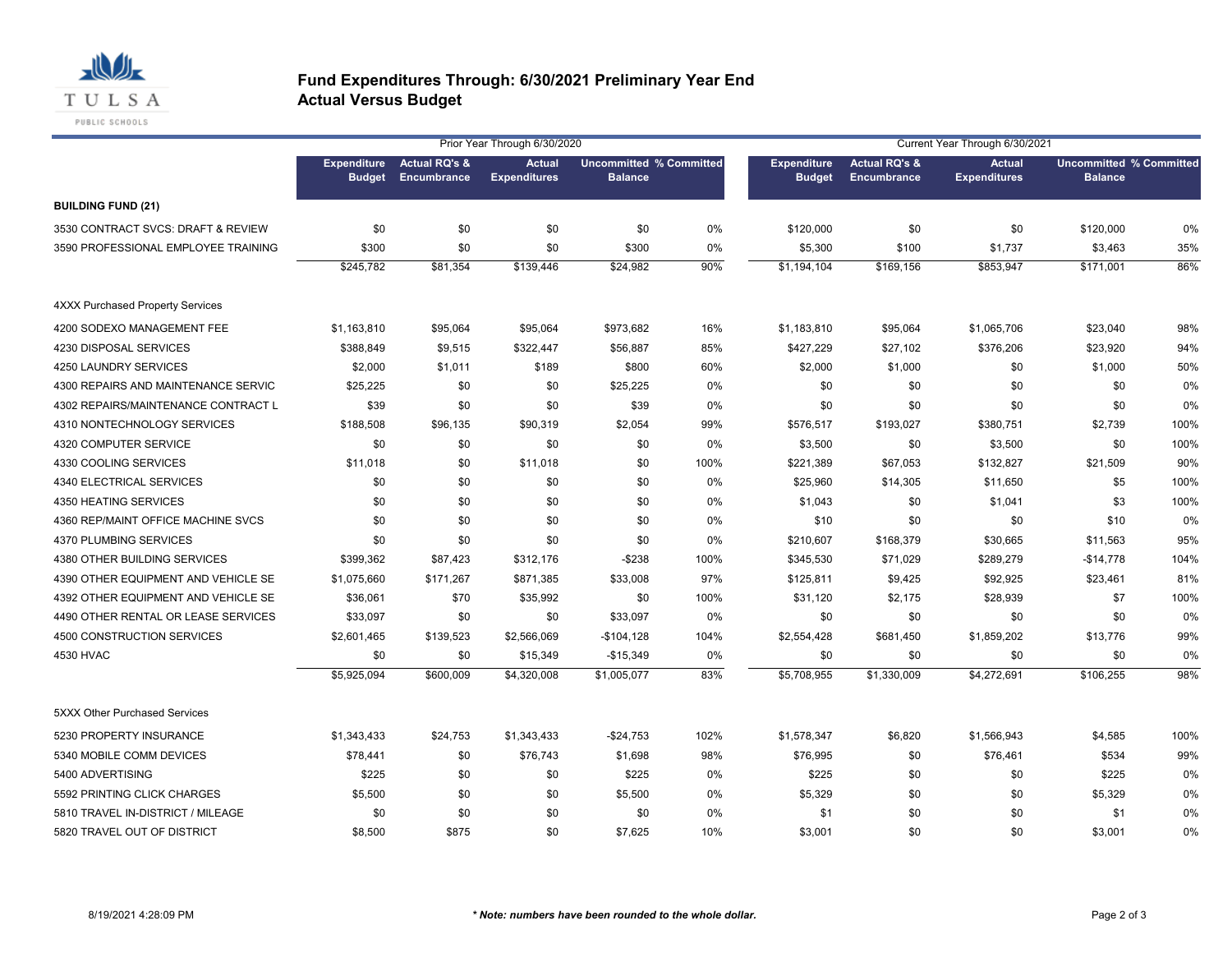

#### **Fund Expenditures Through: 6/30/2021 Preliminary Year End Actual Versus Budget**

|                                      |                                     |                                         | Prior Year Through 6/30/2020         |                                                  |       | Current Year Through 6/30/2021      |                                         |                                      |                                                  |       |  |
|--------------------------------------|-------------------------------------|-----------------------------------------|--------------------------------------|--------------------------------------------------|-------|-------------------------------------|-----------------------------------------|--------------------------------------|--------------------------------------------------|-------|--|
|                                      | <b>Expenditure</b><br><b>Budget</b> | <b>Actual RQ's &amp;</b><br>Encumbrance | <b>Actual</b><br><b>Expenditures</b> | <b>Uncommitted % Committed</b><br><b>Balance</b> |       | <b>Expenditure</b><br><b>Budget</b> | <b>Actual RQ's &amp;</b><br>Encumbrance | <b>Actual</b><br><b>Expenditures</b> | <b>Uncommitted % Committed</b><br><b>Balance</b> |       |  |
| <b>BUILDING FUND (21)</b>            |                                     |                                         |                                      |                                                  |       |                                     |                                         |                                      |                                                  |       |  |
| 5990 OTHER PURCHASED SERVICES        | \$3,075                             | \$0                                     | \$3,075                              | \$0                                              | 100%  | \$14,523                            | \$451                                   | \$14,065                             | \$7                                              | 100%  |  |
|                                      | \$1,439,174                         | \$25,628                                | \$1,423,251                          | $-$9,705$                                        | 101%  | \$1,678,422                         | \$7,271                                 | \$1,657,469                          | \$13,682                                         | 99%   |  |
| <b>6XXX Supplies and Materials</b>   |                                     |                                         |                                      |                                                  |       |                                     |                                         |                                      |                                                  |       |  |
| 6111 PAPER AND COPY SUPPLIES-WAREHO  | \$759                               | \$0                                     | \$214                                | \$545                                            | 28%   | \$3,000                             | \$0                                     | \$556                                | \$2,444                                          | 19%   |  |
| 6112 PAPER AND COPY SUPPLIES-ONLINE  | \$1,053                             | \$0                                     | \$0                                  | \$1,053                                          | 0%    | \$1,053                             | \$0                                     | \$88                                 | \$965                                            | 8%    |  |
| 6180 CLEAN-MAINT SUPPLIES CHEMICALS  | \$806,834                           | \$148,754                               | \$638,672                            | \$19,408                                         | 98%   | \$775,768                           | \$64,733                                | \$656,735                            | \$54,300                                         | 93%   |  |
| 6190 GENERAL OFFICE SUPPLIES         | \$12,460                            | \$6,297                                 | \$4,091                              | \$2,072                                          | 83%   | \$14,207                            | \$0                                     | \$0                                  | \$14,207                                         | $0\%$ |  |
| 6191 GENERAL OFFICE SUPPLIES-WAREHO  | \$0                                 | \$0                                     | \$0                                  | \$0                                              | 0%    | \$5,587                             | \$0                                     | \$1,439                              | \$4,149                                          | 26%   |  |
| 6192 GENERAL OFFICE SUPPLIES-ONLINE  | \$10,052                            | \$0                                     | \$7,110                              | \$2,942                                          | 71%   | \$10,052                            | \$0                                     | \$8,779                              | \$1,273                                          | 87%   |  |
| 6510 APPLIANCES/FURNITURE/FIXTURES   | \$45,661                            | \$0                                     | \$32,215                             | \$13,446                                         | 71%   | \$5,415                             | \$0                                     | \$0                                  | \$5,415                                          | 0%    |  |
| 6530 TECHNOLOGY-RELATED EQUIPMENT    | \$15,909                            | \$3,137                                 | \$11,445                             | \$1,327                                          | 92%   | \$29,109                            | \$19,300                                | \$670                                | \$9,139                                          | 69%   |  |
| 6570 UNIFORMS                        | \$14,064                            | \$896                                   | \$5,252                              | \$7,916                                          | 44%   | \$14,064                            | \$1,711                                 | \$12,289                             | \$64                                             | 100%  |  |
| 6590 FIREARMS AND AMMUNITION         | \$9,001                             | \$0                                     | \$5,798                              | \$3,203                                          | 64%   | \$9,001                             | \$0                                     | \$0                                  | \$9,001                                          | 0%    |  |
|                                      | \$915,792                           | \$159,084                               | \$704,797                            | \$51,911                                         | 94%   | \$867,257                           | \$85,744                                | \$680,555                            | \$100,957                                        | 88%   |  |
| 7XXX Property/Equipment              |                                     |                                         |                                      |                                                  |       |                                     |                                         |                                      |                                                  |       |  |
| 7140 LANDSCAPING                     | \$24,400                            | \$0                                     | \$68,185                             | $-$43,785$                                       | 279%  | \$0                                 | \$0                                     | \$0                                  | \$0                                              | 0%    |  |
| 7360 EQUIPMENT-MACHINERY             | \$51,382                            | \$8,314                                 | \$59,606                             | $-$16,538$                                       | 132%  | \$73,709                            | \$18,221                                | \$30,545                             | \$24,944                                         | 66%   |  |
|                                      | \$75,782                            | \$8,314                                 | \$127,791                            | $-$60,323$                                       | 180%  | \$73,709                            | \$18,221                                | \$30,545                             | \$24,944                                         | 66%   |  |
| 8XXX Other Objects and Reserves      |                                     |                                         |                                      |                                                  |       |                                     |                                         |                                      |                                                  |       |  |
| 8100 DUES AND FEES FOR SERVICES      | \$1,239                             | \$0                                     | \$1,000                              | \$239                                            | 81%   | \$1,239                             | \$0                                     | \$0                                  | \$1,239                                          | 0%    |  |
| 8400 BUDGET CONTINGENCY              | \$685,398                           | \$0                                     | \$0                                  | \$685,398                                        | $0\%$ | \$2,555,589                         | \$0                                     | \$0                                  | \$2,555,589                                      | 0%    |  |
| 8600 STAFF REGISTRATION AND TUITION  | \$4,520                             | \$0                                     | \$2,320                              | \$2,200                                          | 51%   | \$6,862                             | \$1,705                                 | \$4,706                              | \$451                                            | 93%   |  |
| 8700 COUNTY ASSESSMENTS/REVALUATION  | \$717,839                           | \$0                                     | \$0                                  | \$717,839                                        | 0%    | \$717,839                           | \$0                                     | \$698,953                            | \$18,886                                         | 97%   |  |
|                                      | \$1,408,996                         | \$0                                     | \$3,320                              | \$1,405,676                                      | $0\%$ | \$3,281,529                         | \$1,705                                 | \$703,659                            | \$2,576,165                                      | 21%   |  |
| <b>Total Fund Expend./Encumb/RQs</b> | \$19,473,377                        | \$874,390                               | \$14,999,468                         | \$3,599,519                                      | 82%   | \$21,503,030                        | \$1,612,106                             | \$16,802,819                         | \$3,088,105                                      | 86%   |  |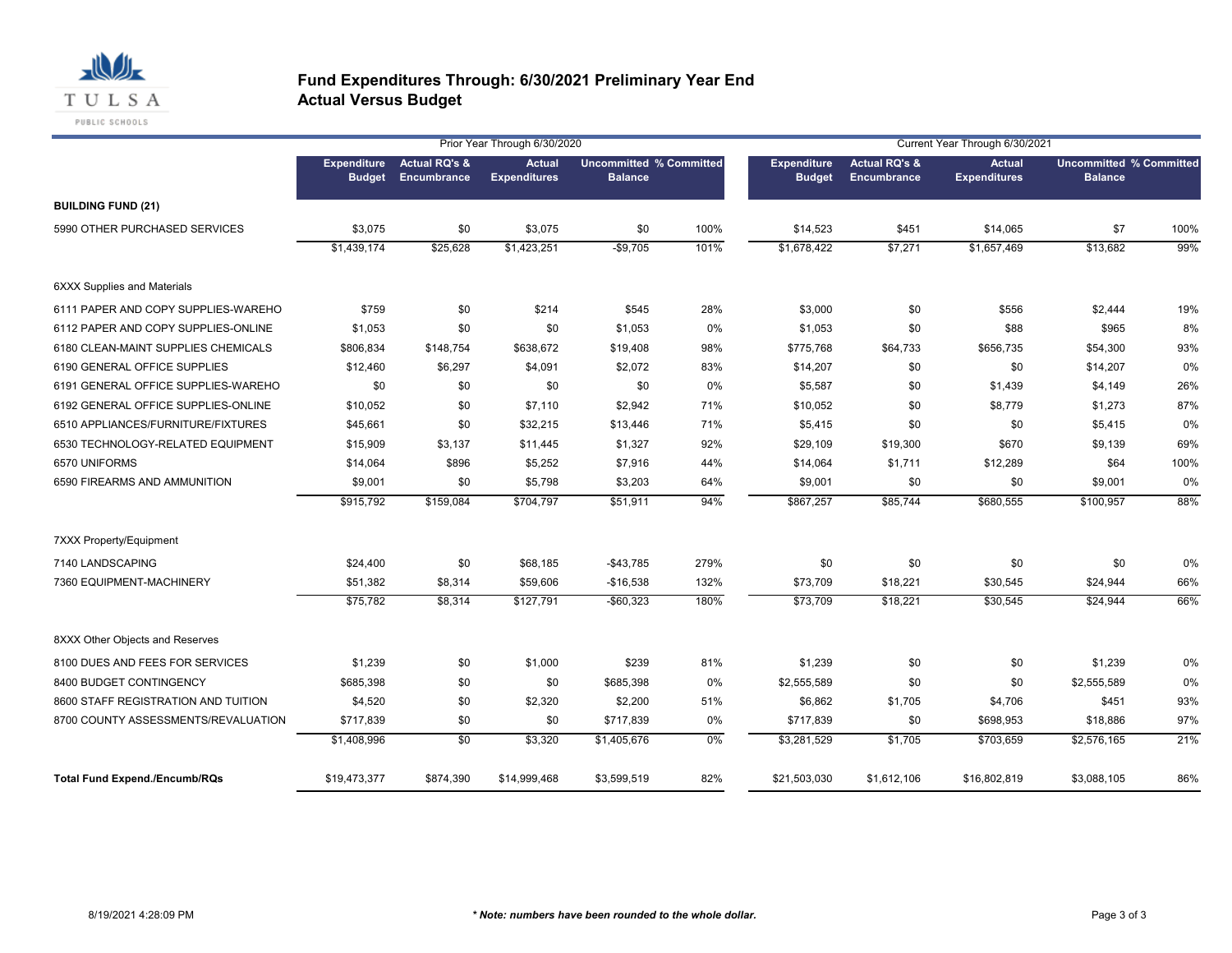

|                                                  |                                     |                                         | Prior Year Through 6/30/2020         |                | Current Year Through 6/30/2021<br><b>Uncommitted % Committed</b><br><b>Actual RQ's &amp;</b><br><b>Expenditure</b><br><b>Actual</b> |               |                 |                     |                                                  |      |
|--------------------------------------------------|-------------------------------------|-----------------------------------------|--------------------------------------|----------------|-------------------------------------------------------------------------------------------------------------------------------------|---------------|-----------------|---------------------|--------------------------------------------------|------|
|                                                  | <b>Expenditure</b><br><b>Budget</b> | <b>Actual RQ's &amp;</b><br>Encumbrance | <b>Actual</b><br><b>Expenditures</b> | <b>Balance</b> |                                                                                                                                     | <b>Budget</b> | Encumbrance     | <b>Expenditures</b> | <b>Uncommitted % Committed</b><br><b>Balance</b> |      |
| <b>CHILD NUTRITION (22)</b>                      |                                     |                                         |                                      |                |                                                                                                                                     |               |                 |                     |                                                  |      |
| 1XXX Salaries                                    |                                     |                                         |                                      |                |                                                                                                                                     |               |                 |                     |                                                  |      |
| 1210 FULL TIME NON-CERTIFIED SALARI              | \$10,052,468                        | \$0                                     | \$10,178,520                         | $-$126,052$    | 101%                                                                                                                                | \$10,089,897  | \$0             | \$6,672,020         | \$3,417,878                                      | 66%  |
| 1212 RETROACTIVE SUPPORT PAY                     | \$0                                 | \$0                                     | \$78,612                             | $- $78,612$    | 0%                                                                                                                                  | \$0           | \$0             | \$71,832            | $-$71,832$                                       | 0%   |
| 1240 UNUSED LEAVE - NON-CERTIF                   | \$0                                 | \$0                                     | \$5,977                              | $-$5,977$      | 0%                                                                                                                                  | \$0           | \$0             | \$1,517             | $-$1,517$                                        | 0%   |
| 1250 BENEFIT ALLOWANCE-SUPPORT STAF              | \$532,650                           | \$0                                     | \$485,417                            | \$47,233       | 91%                                                                                                                                 | \$402,902     | \$0             | \$356,921           | \$45,981                                         | 89%  |
| 1500 OVERTIME SALARIES - NON-CERTIF              | \$0                                 | \$0                                     | \$3,064                              | $-$3,064$      | 0%                                                                                                                                  | \$0           | \$0             | \$887               | $-$ \$887                                        | 0%   |
| 1800 STIPENDS - NON-CERTIFIED                    | \$0                                 | \$0                                     | \$1,548                              | $-$1,548$      | 0%                                                                                                                                  | \$0           | \$0             | \$0                 | \$0                                              | 0%   |
|                                                  | \$10,585,117                        | \$0                                     | \$10,753,137                         | $-$168,020$    | 102%                                                                                                                                | \$10,492,799  | $\overline{50}$ | \$7,103,176         | \$3,389,623                                      | 68%  |
| 2XXX Benefits                                    |                                     |                                         |                                      |                |                                                                                                                                     |               |                 |                     |                                                  |      |
| 2220 DENTAL INSURANCE - NON-CERTIFI              | \$38,909                            | \$0                                     | \$32,128                             | \$6,781        | 83%                                                                                                                                 | \$34,821      | \$0             | \$19,964            | \$14,857                                         | 57%  |
| 2230 HEALTH INSURANCE - NON-CERTIFI              | \$2,102,478                         | \$0                                     | \$2,209,196                          | $-$106,718$    | 105%                                                                                                                                | \$1,812,355   | \$0             | \$1,961,364         | $-$149,009$                                      | 108% |
| 2240 LIFE INSURANCE - NON-CERTIFIED              | \$24,328                            | \$0                                     | \$18,671                             | \$5,657        | 77%                                                                                                                                 | \$21,028      | \$0             | \$12,449            | \$8,579                                          | 59%  |
| 2250 L-T DISB INSUR                              | \$30,484                            | \$0                                     | \$23,718                             | \$6,767        | 78%                                                                                                                                 | \$26,942      | \$0             | \$14,885            | \$12,057                                         | 55%  |
| 2410 FICA - EMPLOYER'S CONTRIBUTION              | \$648,066                           | \$0                                     | \$641,745                            | \$6,321        | 99%                                                                                                                                 | \$572,556     | \$0             | \$425,871           | \$146,686                                        | 74%  |
| 2420 MEDICARE - EMPLOYER'S CONTRIBU              | \$152,057                           | \$0                                     | \$152,483                            | $-$ \$426      | 100%                                                                                                                                | \$134,222     | \$0             | \$100,280           | \$33,942                                         | 75%  |
| 2620 RETIREMENT - FEDERAL MATCHING               | \$0                                 | \$0                                     | \$0                                  | \$0            | 0%                                                                                                                                  | \$0           | \$0             | \$0                 | \$0                                              | 0%   |
| 2630 RETIREMENT - EMPLOYER'S CONTRI              | \$316,280                           | \$0                                     | \$329,710                            | $-$13,429$     | 104%                                                                                                                                | \$304,346     | \$0             | \$128,497           | \$175,849                                        | 42%  |
| 2810 UNEMPLOYMENT COMPENSATION - NO              | \$0                                 | \$0                                     | \$10,810                             | $-$10,810$     | 0%                                                                                                                                  | \$0           | \$0             | \$32,999            | $-$32,999$                                       | 0%   |
| 2831 WORKERS' COMPENSATION - NON-CE              | \$500,000                           | \$0                                     | \$0                                  | \$500,000      | 0%                                                                                                                                  | \$500,000     | \$0             | \$500,000           | \$0                                              | 100% |
|                                                  | \$3,812,604                         | $\overline{50}$                         | \$3,418,462                          | \$394,142      | 90%                                                                                                                                 | \$3,406,271   | $\overline{50}$ | \$3,196,310         | \$209,961                                        | 94%  |
| 3XXX Purchased Professional & Technical Services |                                     |                                         |                                      |                |                                                                                                                                     |               |                 |                     |                                                  |      |
| 3370 OTHER PROFESSIONAL SERVICES                 | \$0                                 | \$0                                     | \$0                                  | \$0            | 0%                                                                                                                                  | \$60,000      | \$13,881        | \$0                 | \$46,119                                         | 23%  |
| 3460 OTHER TECHNICAL SERVICES                    | \$7,390                             | \$0                                     | \$6,760                              | \$630          | 91%                                                                                                                                 | \$7,390       | \$0             | \$0                 | \$7,390                                          | 0%   |
| 3590 PROFESSIONAL EMPLOYEE TRAINING              | \$3,000                             | \$0                                     | \$0                                  | \$3,000        | 0%                                                                                                                                  | \$0           | \$0             | \$0                 | \$0                                              | 0%   |
|                                                  | \$10,390                            | \$0                                     | \$6,760                              | \$3,630        | 65%                                                                                                                                 | \$67,390      | \$13,881        | \$0                 | \$53,509                                         | 21%  |
| <b>4XXX Purchased Property Services</b>          |                                     |                                         |                                      |                |                                                                                                                                     |               |                 |                     |                                                  |      |
| 4301 REPAIRS/MAINTENANCE MATERIALS               | \$376,031                           | \$0                                     | \$0                                  | \$376,031      | 0%                                                                                                                                  | \$0           | \$0             | \$0                 | \$0                                              | 0%   |
| 4302 REPAIRS/MAINTENANCE CONTRACT L              | \$49,933                            | \$0                                     | \$0                                  | \$49,933       | 0%                                                                                                                                  | \$0           | \$0             | \$0                 | \$0                                              | 0%   |
| 4390 OTHER EQUIPMENT AND VEHICLE SE              | \$0                                 | \$20,205                                | \$127,790                            | $-$147,995$    | $0\%$                                                                                                                               | \$273,567     | \$8,831         | \$0                 | \$264,737                                        | 3%   |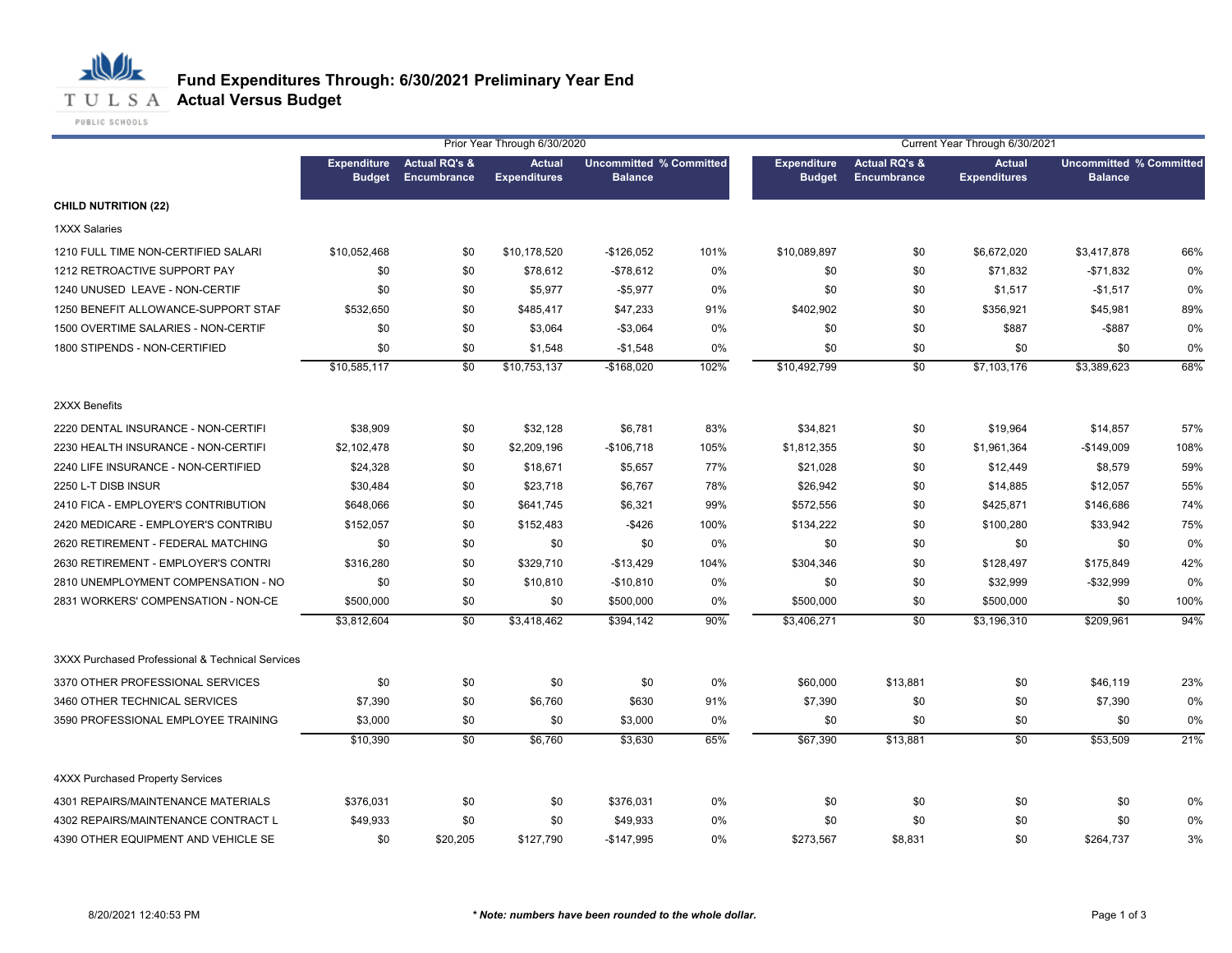#### 心儿 **Fund Expenditures Through: 6/30/2021 Preliminary Year End T U L S A Actual Versus Budget**

|                                     |                                     |                                         | Prior Year Through 6/30/2020         |                                                  |      |                                     |                              | Current Year Through 6/30/2021       |                                                  |     |
|-------------------------------------|-------------------------------------|-----------------------------------------|--------------------------------------|--------------------------------------------------|------|-------------------------------------|------------------------------|--------------------------------------|--------------------------------------------------|-----|
|                                     | <b>Expenditure</b><br><b>Budget</b> | <b>Actual RQ's &amp;</b><br>Encumbrance | <b>Actual</b><br><b>Expenditures</b> | <b>Uncommitted % Committed</b><br><b>Balance</b> |      | <b>Expenditure</b><br><b>Budget</b> | Actual RQ's &<br>Encumbrance | <b>Actual</b><br><b>Expenditures</b> | <b>Uncommitted % Committed</b><br><b>Balance</b> |     |
| <b>CHILD NUTRITION (22)</b>         |                                     |                                         |                                      |                                                  |      |                                     |                              |                                      |                                                  |     |
| 4392 OTHER EQUIPMENT AND VEHICLE SE | \$0                                 | \$0                                     | \$0                                  | \$0                                              | 0%   | \$50,016                            | \$4,464                      | \$0                                  | \$45,552                                         | 9%  |
|                                     | \$425,965                           | \$20,205                                | \$127,790                            | \$277,970                                        | 80%  | \$323,583                           | \$13,294                     | \$0                                  | \$310,289                                        | 4%  |
| 5XXX Other Purchased Services       |                                     |                                         |                                      |                                                  |      |                                     |                              |                                      |                                                  |     |
| 5310 POSTAGE SERVICES               | \$1,000                             | \$0                                     | \$0                                  | \$1,000                                          | 0%   | \$5,024                             | \$0                          | \$0                                  | \$5,024                                          | 0%  |
| 5340 MOBILE COMM DEVICES            | \$14,899                            | \$0                                     | \$13,894                             | \$1,004                                          | 93%  | \$8,849                             | \$0                          | \$0                                  | \$8,849                                          | 0%  |
| 5400 ADVERTISING                    | \$2,000                             | \$0                                     | \$0                                  | \$2,000                                          | 0%   | \$3,400                             | \$0                          | \$0                                  | \$3,400                                          | 0%  |
| 5591 PRINTING IN HOUSE              | \$21,909                            | \$0                                     | \$3,968                              | \$17,941                                         | 18%  | \$17,885                            | \$0                          | \$0                                  | \$17,885                                         | 0%  |
| 5592 PRINTING CLICK CHARGES         | \$13,305                            | \$0                                     | \$4,361                              | \$8,944                                          | 33%  | \$38,200                            | \$0                          | \$0                                  | \$38,200                                         | 0%  |
| 5700 FOOD SERRVICE MANAGEMENT       | \$8,196,251                         | \$1,926,397                             | \$7,960,544                          | $-$1,690,690$                                    | 121% | \$6,759,284                         | \$1,189,841                  | \$5,227,257                          | \$342,186                                        | 95% |
| 5810 TRAVEL IN-DISTRICT / MILEAGE   | \$26,401                            | \$0                                     | \$35,512                             | $-$ \$9,111                                      | 135% | \$26,401                            | \$1,359                      | \$10,595                             | \$14,447                                         | 45% |
| 5820 TRAVEL OUT OF DISTRICT         | \$221                               | \$0                                     | \$0                                  | \$221                                            | 0%   | \$221                               | \$0                          | \$0                                  | \$221                                            | 0%  |
| 5990 OTHER PURCHASED SERVICES       | \$11,605                            | \$0                                     | \$10,492                             | \$1,114                                          | 90%  | \$11,605                            | \$0                          | \$0                                  | \$11,605                                         | 0%  |
|                                     | \$8,287,591                         | \$1,926,397                             | \$8,028,772                          | $-$1,667,578$                                    | 120% | \$6,870,869                         | \$1,191,200                  | \$5,237,852                          | \$441,818                                        | 94% |
| <b>6XXX Supplies and Materials</b>  |                                     |                                         |                                      |                                                  |      |                                     |                              |                                      |                                                  |     |
| 6111 PAPER AND COPY SUPPLIES-WAREHO | \$4,068                             | \$0                                     | \$4,068                              | \$0                                              | 100% | \$4,568                             | \$0                          | \$0                                  | \$4,568                                          | 0%  |
| 6112 PAPER AND COPY SUPPLIES-ONLINE | \$4,000                             | \$0                                     | \$0                                  | \$4,000                                          | 0%   | \$4,000                             | \$0                          | \$0                                  | \$4,000                                          | 0%  |
| 6170 PAPER PRODUCTS                 | \$0                                 | \$0                                     | \$0                                  | \$0                                              | 0%   | \$33,874                            | \$0                          | \$0                                  | \$33,874                                         | 0%  |
| 6178 KITCHEN SUPPLIES TO SITES - WH | \$0                                 | \$0                                     | \$130,848                            | $-$130,848$                                      | 0%   | \$0                                 | \$0                          | \$0                                  | \$0                                              | 0%  |
| 6191 GENERAL OFFICE SUPPLIES-WAREHO | \$496                               | \$0                                     | \$496                                | \$0                                              | 100% | \$496                               | \$0                          | \$0                                  | \$496                                            | 0%  |
| 6192 GENERAL OFFICE SUPPLIES-ONLINE | \$9,028                             | \$0                                     | \$2,403                              | \$6,625                                          | 27%  | \$9,028                             | \$0                          | \$0                                  | \$9,028                                          | 0%  |
| 6300 FOOD AND MILK                  | \$2,007,897                         | \$0                                     | \$1,045,852                          | \$962,045                                        | 52%  | \$0                                 | \$0                          | \$0                                  | \$0                                              | 0%  |
| 6301 FOOD AND MILK                  | \$53,702                            | \$0                                     | \$53,702                             | \$0                                              | 100% | \$53,702                            | \$0                          | \$0                                  | \$53,702                                         | 0%  |
| 6302 INVENTORY CAFETERIA            | \$200,000                           | \$0                                     | \$0                                  | \$200,000                                        | 0%   | \$0                                 | \$0                          | \$0                                  | \$0                                              | 0%  |
| 6304 RECEIPT TIME VARIANCE - CA     | \$0                                 | \$0                                     | $-$ \$48,402                         | \$48,402                                         | 0%   | \$0                                 | \$0                          | \$0                                  | \$0                                              | 0%  |
| 6308 FOOD ISSUED TO SITES - WAREHOU | \$0                                 | \$0                                     | \$852,156                            | $-$ \$852,156                                    | 0%   | \$0                                 | \$0                          | \$0                                  | \$0                                              | 0%  |
| 6309 INVENTORY ISSUED               | \$0                                 | \$0                                     | $-$ \$942,423                        | \$942,423                                        | 0%   | \$0                                 | \$0                          | \$0                                  | \$0                                              | 0%  |
| 6310 FOOD-EXCEPT PRODUCE AND BREAD  | \$399,335                           | \$0                                     | \$348,292                            | \$51,043                                         | 87%  | \$0                                 | \$0                          | \$0                                  | \$0                                              | 0%  |
| 6390 INVENTORY COMMODITIES          | \$37,698                            | \$0                                     | \$0                                  | \$37,698                                         | 0%   | \$0                                 | \$0                          | \$0                                  | \$0                                              | 0%  |
| 6510 APPLIANCES/FURNITURE/FIXTURES  | \$11,626                            | \$483                                   | \$4,975                              | \$6,168                                          | 47%  | \$36,010                            | \$5,483                      | \$4,527                              | \$26,000                                         | 28% |
| 6530 TECHNOLOGY-RELATED EQUIPMENT   | \$59,757                            | \$1,000                                 | \$56,743                             | \$2,014                                          | 97%  | \$59,257                            | \$0                          | \$0                                  | \$59,257                                         | 0%  |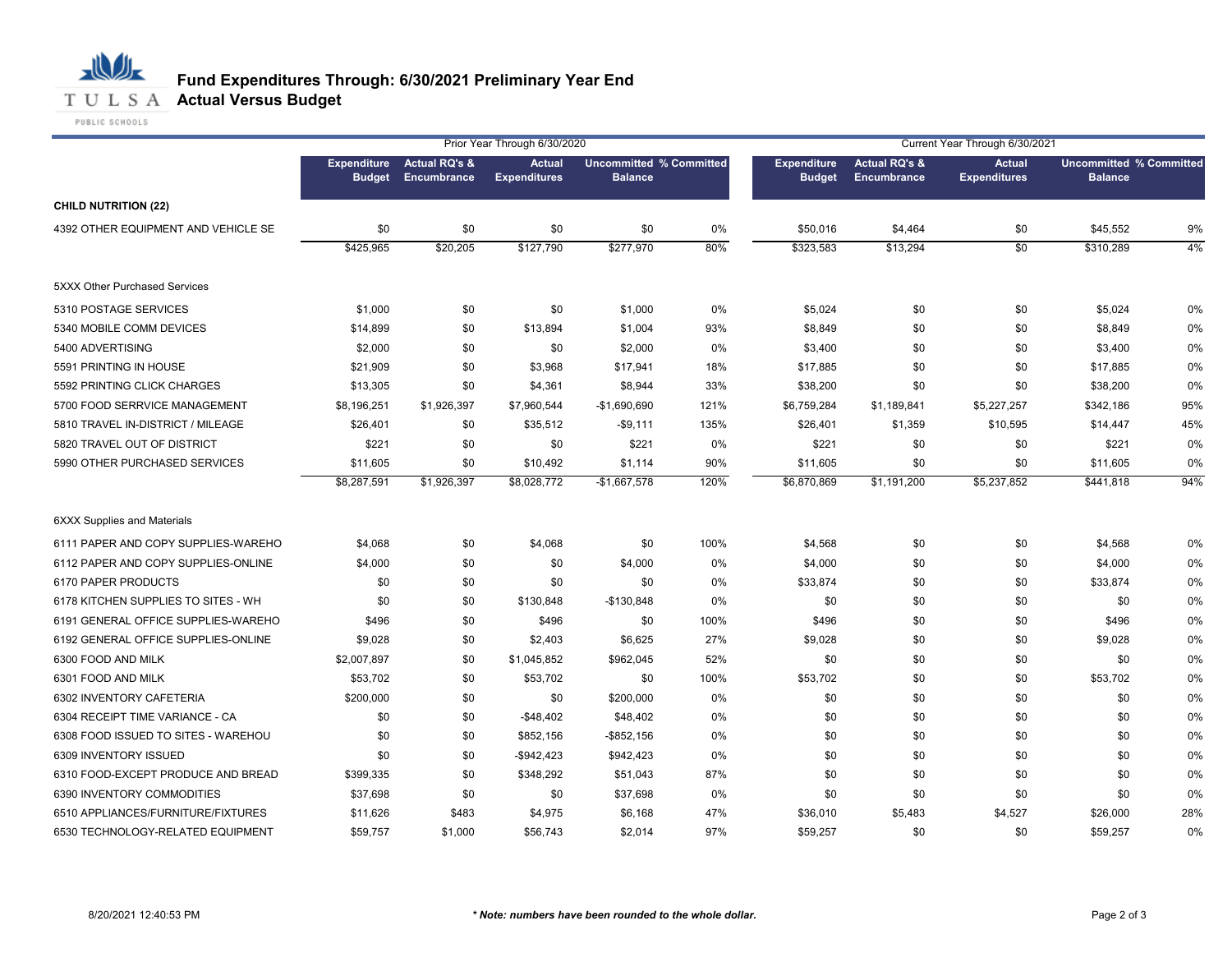# 心儿 **T U L S A Actual Versus Budget**

### **Fund Expenditures Through: 6/30/2021 Preliminary Year End**

|                                      |                              |                                         | Prior Year Through 6/30/2020         |                                                  |       | Current Year Through 6/30/2021      |                                                |                                      |                                                  |       |  |
|--------------------------------------|------------------------------|-----------------------------------------|--------------------------------------|--------------------------------------------------|-------|-------------------------------------|------------------------------------------------|--------------------------------------|--------------------------------------------------|-------|--|
|                                      | Expenditure<br><b>Budget</b> | <b>Actual RQ's &amp;</b><br>Encumbrance | <b>Actual</b><br><b>Expenditures</b> | <b>Uncommitted % Committed</b><br><b>Balance</b> |       | <b>Expenditure</b><br><b>Budget</b> | <b>Actual RQ's &amp;</b><br><b>Encumbrance</b> | <b>Actual</b><br><b>Expenditures</b> | <b>Uncommitted % Committed</b><br><b>Balance</b> |       |  |
| <b>CHILD NUTRITION (22)</b>          |                              |                                         |                                      |                                                  |       |                                     |                                                |                                      |                                                  |       |  |
| 6570 UNIFORMS                        | \$0                          | \$0                                     | \$0                                  | \$0                                              | 0%    | \$8,000                             | \$2,805                                        | \$0                                  | \$5,196                                          | 35%   |  |
|                                      | \$2,787,607                  | \$1,483                                 | \$1,508,711                          | \$1,277,413                                      | 54%   | \$208,936                           | \$8,287                                        | \$4,527                              | \$196,122                                        | 6%    |  |
| 7XXX Property/Equipment              |                              |                                         |                                      |                                                  |       |                                     |                                                |                                      |                                                  |       |  |
| 7310 APPLIANCES/FURNITURE/FIXTURES   | \$46,963                     | \$0                                     | \$38,139                             | \$8,823                                          | 81%   | \$47,599                            | \$0                                            | \$30,679                             | \$16,920                                         | 64%   |  |
|                                      | \$46,963                     | $\sqrt{50}$                             | \$38,139                             | \$8,823                                          | 81%   | \$47,599                            | $\sqrt{6}$                                     | \$30,679                             | \$16,920                                         | 64%   |  |
| 8XXX Other Objects and Reserves      |                              |                                         |                                      |                                                  |       |                                     |                                                |                                      |                                                  |       |  |
| 8600 STAFF REGISTRATION AND TUITION  | \$1,173                      | \$0                                     | \$0                                  | \$1,173                                          | 0%    | \$0                                 | \$0                                            | \$0                                  | \$0                                              | 0%    |  |
|                                      | \$1,173                      | \$0                                     | \$0                                  | \$1,173                                          | $0\%$ | \$0                                 | \$0                                            | \$0                                  | \$0                                              | $0\%$ |  |
| 9XXX Other Uses of Funds             |                              |                                         |                                      |                                                  |       |                                     |                                                |                                      |                                                  |       |  |
| 9300 REIMBURSEMENT                   | \$1,700,000                  | \$0                                     | \$0                                  | \$1,700,000                                      | 0%    | \$0                                 | \$0                                            | \$0                                  | \$0                                              | 0%    |  |
|                                      | \$1,700,000                  | \$0                                     | \$0                                  | \$1,700,000                                      | $0\%$ | $\overline{50}$                     | $\sqrt{50}$                                    | \$0                                  | \$0                                              | $0\%$ |  |
| <b>Total Fund Expend./Encumb/RQs</b> | \$27,657,410                 | \$1,948,085                             | \$23,881,770                         | \$1,827,555                                      | 93%   | \$21,417,447                        | \$1,226,663                                    | \$15,572,544                         | \$4,618,241                                      | 78%   |  |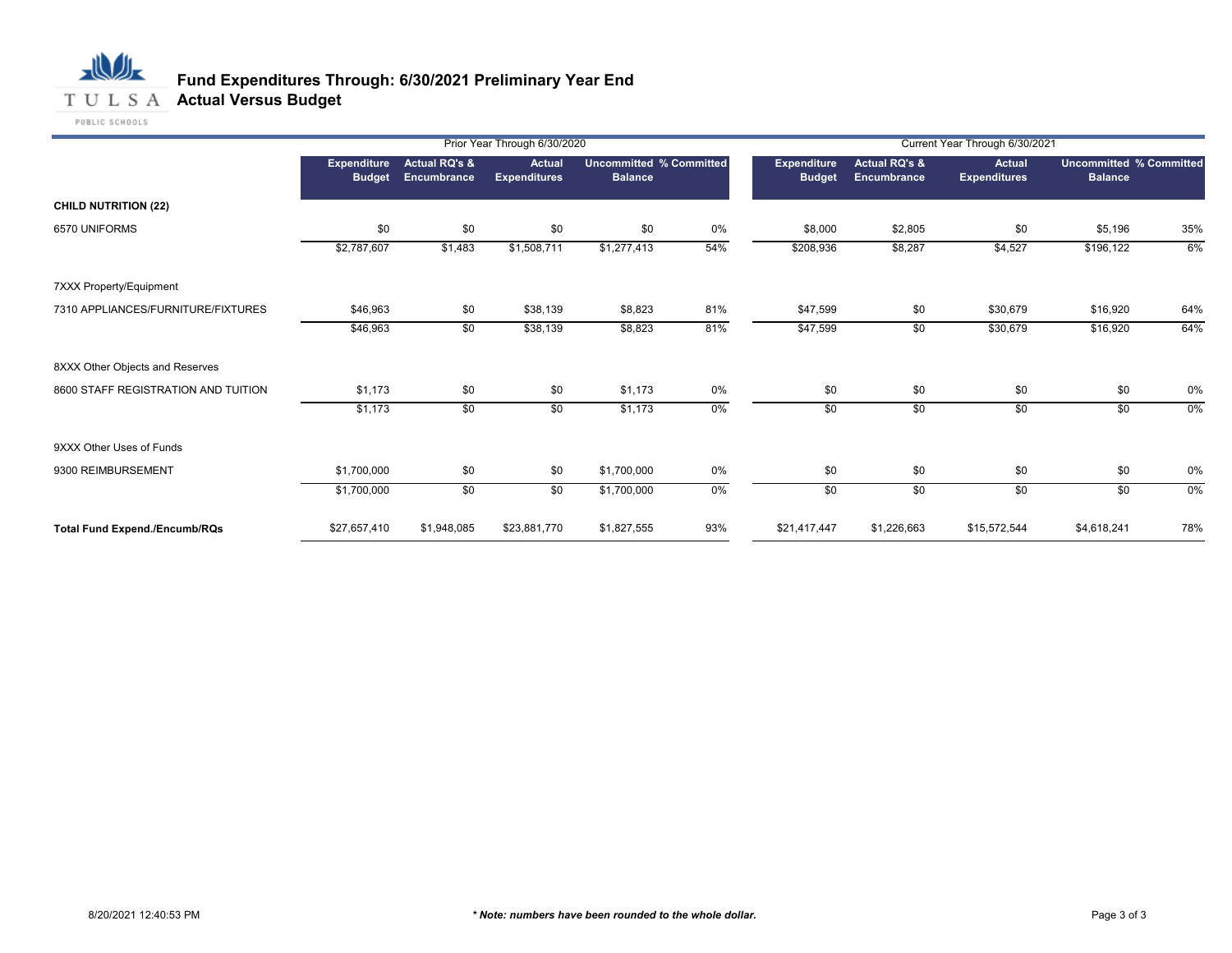|                                     |                           |                          | Current Year Through 6/30/2021 |                                                |             |
|-------------------------------------|---------------------------|--------------------------|--------------------------------|------------------------------------------------|-------------|
| <b>Project Project Description</b>  | <b>Expenditure Budget</b> | <b>Actual RQ's &amp;</b> |                                | <b>Actual Expenditures</b> Uncommitted Balance | % Committed |
| 30 - BOND BALANCING FUND            |                           | <b>Encumbrance</b>       |                                |                                                |             |
| 0000 UNRESTRICTED FUNDS             | \$2,852,520               | \$0                      | \$0                            | \$2,852,520                                    | 0%          |
| SUM OF FUND 30                      | \$2,852,520               | $\overline{50}$          | \$0                            | \$2,852,520                                    | 0%          |
|                                     |                           |                          |                                |                                                |             |
| 31 - BOND FUND - 2021A              |                           |                          |                                |                                                |             |
| 1110 BOND CLASSROOM TEXTBOOKS       | \$1,122,853               | \$0                      | \$0                            | \$1,122,853                                    | 0%          |
| 1111 BOND READING AND STEM MATERIAL | \$825,000                 | \$487,122                | \$64,190                       | \$273,688                                      | 67%         |
| 1119 BOND CLASSROOM MANAGEMENT FEES | \$343,698                 | \$73,127                 | \$122,793                      | \$147,778                                      | 57%         |
| 1130 BOND CLASSROOM FURNITURE / FIX | \$300,000                 | \$36,051                 | \$87,422                       | \$176,527                                      | 41%         |
| 1169 CLASSROOM COMPUTERS            | \$2,148,449               | \$1,829,935              | \$0                            | \$318,514                                      | 85%         |
| 1173 BOND SYSTEMS UPGRADES, PHONE,  | \$750,000                 | \$392,707                | \$34,933                       | \$322,359                                      | 57%         |
| 1200 FACILITIES - BOND              | \$119,444                 | \$12,275                 | \$107,169                      | \$0                                            | 100%        |
| 1210 BOND-CONSTRUCTION BUILDING ADD | \$1,098,037               | \$121,906                | \$976,131                      | \$0                                            | 100%        |
| 1219 BOND MANAGEMENT FEES           | \$647,945                 | \$106,833                | \$226,422                      | \$314,690                                      | 51%         |
| 1230 BOND-BLDG RENOVATIONS          | \$3,622,315               | \$2,722,261              | \$900,053                      | \$0                                            | 100%        |
| 1231 BOND-ACCESSIBILITY             | \$84,346                  | \$0                      | \$84,346                       | \$0                                            | 100%        |
| 1250 BOND-P.E. UPGRADES             | \$8,917,913               | \$8,901,985              | \$15,928                       | \$0                                            | 100%        |
| 1410 BOND SCHOOL BUSES / ROUTE MAIN | \$517,792                 | \$0                      | \$517,792                      | \$0                                            | 100%        |
| 1419 BOND TRANSPORTATION MANAGEMENT | \$2,208                   | \$0                      | \$2,208                        | \$0                                            | 100%        |
| 1519 BOND LIBRARY MANAGEMENT FEES   | \$2,123                   | \$0                      | \$2,123                        | \$0                                            | 100%        |
| <b>1527 LIBRARY MATERIAL</b>        | \$497,877                 | \$0                      | \$0                            | \$497,877                                      | $0\%$       |
| SUM OF FUND 31                      | \$21,000,000              | \$14,684,202             | \$3,141,512                    | \$3,174,287                                    | 85%         |
| 32 - BOND FUND - 2021B1             |                           |                          |                                |                                                |             |
| 1110 BOND CLASSROOM TEXTBOOKS       | \$5,537                   | \$0                      | \$5,537                        | \$0                                            | 100%        |
| 1133 BOND FINE ARTS: UNIFORMS, EQUI | \$8,921                   | \$0                      | \$8,921                        | \$0                                            | 100%        |
| 1136 BOND PE / HEALTH EDUCATION EQU | \$1,078                   | \$0                      | \$0                            | \$1,078                                        | 0%          |
| 1173 BOND SYSTEMS UPGRADES, PHONE,  | \$240                     | \$0                      | \$240                          | \$0                                            | 100%        |
| 1527 LIBRARY MATERIAL               | \$0                       | \$0                      | \$0                            | \$0                                            | #DIV/0!     |
| SUM OF FUND 32                      | \$15,775                  | \$0                      | \$14,698                       | \$1,078                                        | 93%         |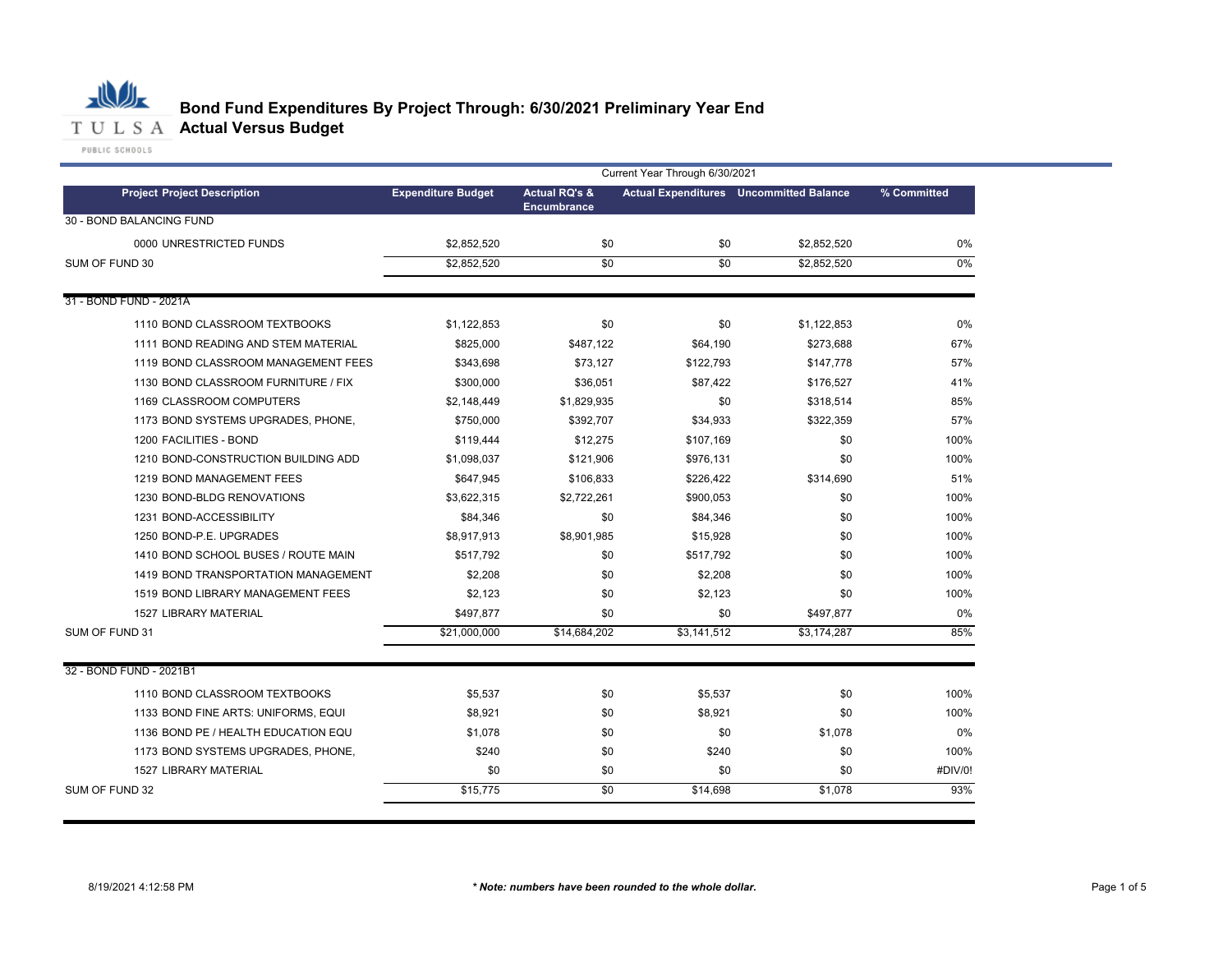

|                                                                      |                           | Current Year Through 6/30/2021 |                        |                                                |              |
|----------------------------------------------------------------------|---------------------------|--------------------------------|------------------------|------------------------------------------------|--------------|
| <b>Project Project Description</b>                                   | <b>Expenditure Budget</b> | <b>Actual RQ's &amp;</b>       |                        | <b>Actual Expenditures</b> Uncommitted Balance | % Committed  |
| 33 - BOND FUND - 2021B2                                              |                           | <b>Encumbrance</b>             |                        |                                                |              |
| 1111 BOND READING AND STEM MATERIAL                                  | \$21,403                  | \$0                            | \$19,781               | \$1,622                                        | 92%          |
| 1139 BOND SCIENCE SAFETY EQUIPMENT                                   | \$3,600                   | \$0                            | \$3,600                | \$0                                            | 100%         |
| 1146 DESKTOP & APP VIRTUALIZATION                                    | \$186,405                 | \$0                            | \$186,405              | \$0                                            | 100%         |
| 1171 PROFESSIONAL DEVELOPMENT                                        | \$10,000                  | \$0                            | \$10,000               | \$0                                            | 100%         |
| 1173 BOND SYSTEMS UPGRADES, PHONE,                                   | \$33,018                  | \$0                            | \$33,018               | \$0                                            | 100%         |
| 1177 INSTRUCTIONAL LEARNING RESOURC                                  | \$31,752                  | \$0                            | \$31,752               | \$0                                            | 100%         |
| SUM OF FUND 33                                                       | \$286,178                 | \$0                            | \$284,556              | \$1,622                                        | 99%          |
|                                                                      |                           |                                |                        |                                                |              |
| 34 - BOND FUND - 2019A                                               |                           |                                |                        |                                                |              |
| 1111 BOND READING AND STEM MATERIAL                                  | \$559,858                 | \$0                            | \$559,858              | \$0                                            | 100%         |
| 1135 BOND AUDITORIUM REMODEL                                         | \$226                     | \$0                            | \$0                    | \$226                                          | 0%           |
| 1136 BOND PE / HEALTH EDUCATION EQU                                  | $-$1,078$                 | \$0                            | \$0                    | $-$1,078$                                      | 0%           |
| 1139 BOND SCIENCE SAFETY EQUIPMENT                                   | $-$ \$647                 | \$0                            | \$0                    | $-$ \$647                                      | 0%           |
| 1145 BOND 21ST CENTURY CLASSROOM TE                                  | \$871                     | \$0                            | \$871                  | \$0                                            | 100%         |
| 1147 MANAGED PRINT SERVICE                                           | \$18,000                  | \$0                            | \$18,000               | \$0                                            | 100%         |
| 1173 BOND SYSTEMS UPGRADES, PHONE,                                   | \$4,813                   | \$0                            | \$4,813                | \$0                                            | 100%         |
| 1180 BOND UPGRADE POOL LOCKER ROOMS                                  | \$172,022                 | \$0                            | \$621                  | \$171,401                                      | 0%           |
| 1200 FACILITIES - BOND                                               | \$11.166                  | \$0                            | \$11.166               | \$0                                            | 100%         |
| 1219 BOND MANAGEMENT FEES                                            | \$7,183                   | \$0                            | \$7,183                | \$0                                            | 100%         |
| SUM OF FUND 34                                                       | \$772,414                 | \$0                            | \$602,512              | \$169,902                                      | 78%          |
| 35 - BOND FUND - 2019B                                               |                           |                                |                        |                                                |              |
|                                                                      |                           |                                |                        |                                                |              |
| 1110 BOND CLASSROOM TEXTBOOKS<br>1111 BOND READING AND STEM MATERIAL | \$153,415                 | \$0<br>\$0                     | \$153,415<br>\$356,702 | \$0<br>\$0                                     | 100%<br>100% |
| 1130 BOND CLASSROOM FURNITURE / FIX                                  | \$356,702<br>\$55,684     | \$0                            | \$55.684               | \$0                                            | 100%         |
|                                                                      |                           |                                |                        |                                                |              |
| 1133 BOND FINE ARTS: UNIFORMS, EQUI                                  | \$277,611                 | \$0                            | \$277,611              | \$0                                            | 100%         |
| 1135 BOND AUDITORIUM REMODEL                                         | \$39,295                  | \$0                            | \$39,295               | \$0                                            | 100%         |
| 1139 BOND SCIENCE SAFETY EQUIPMENT                                   | \$8,823                   | \$0                            | \$8,823                | \$0                                            | 100%         |
| 1145 BOND 21ST CENTURY CLASSROOM TE                                  | \$35,231                  | \$0                            | \$35,231               | \$0                                            | 100%         |
| 1169 CLASSROOM COMPUTERS                                             | \$161,697                 | \$0                            | \$161.697              | \$0                                            | 100%         |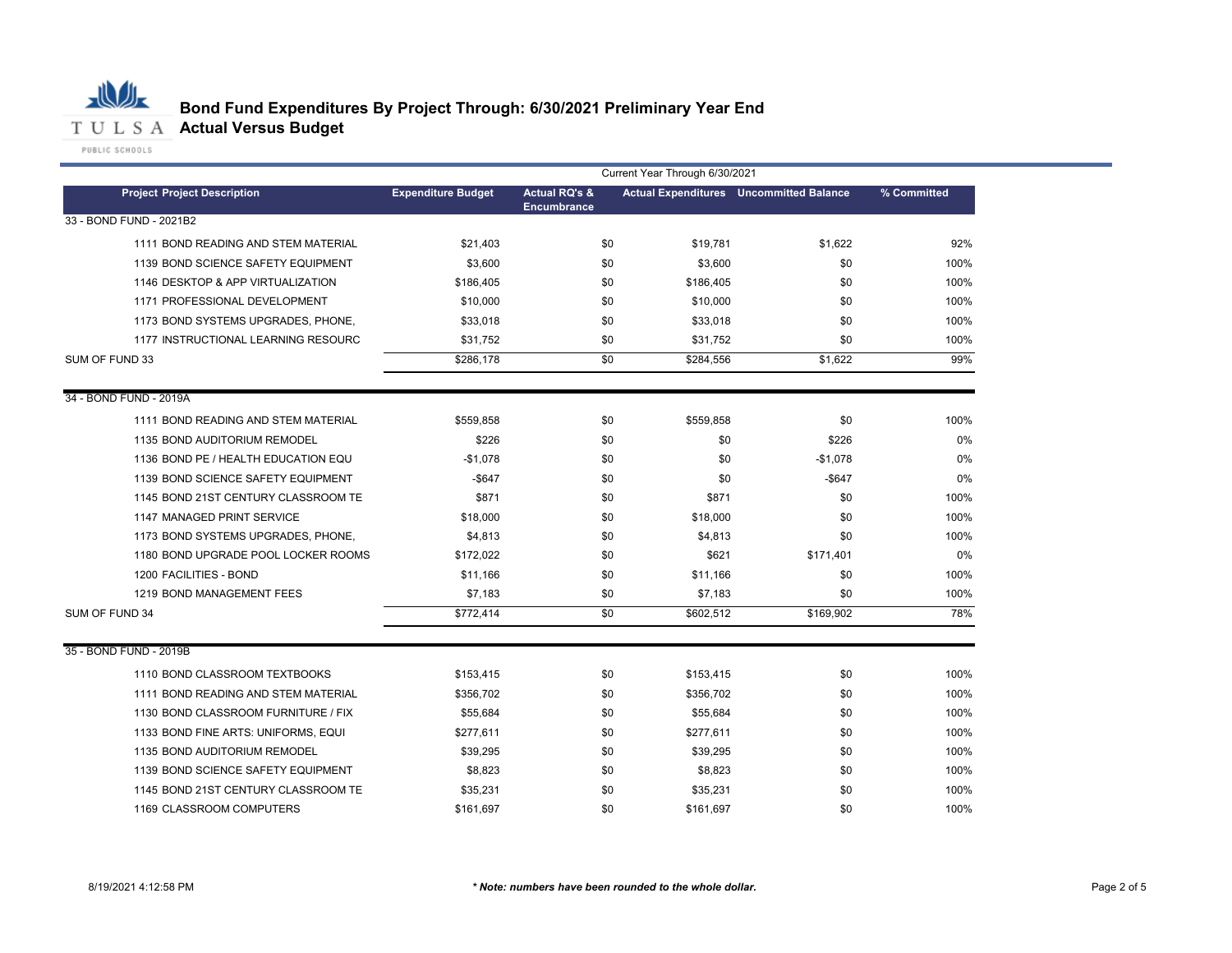

|                                     | Current Year Through 6/30/2021 |                                       |             |                                                |             |  |  |
|-------------------------------------|--------------------------------|---------------------------------------|-------------|------------------------------------------------|-------------|--|--|
| <b>Project Project Description</b>  | <b>Expenditure Budget</b>      | <b>Actual RQ's &amp;</b>              |             | <b>Actual Expenditures</b> Uncommitted Balance | % Committed |  |  |
| 1180 BOND UPGRADE POOL LOCKER ROOMS | \$117,298                      | <b>Encumbrance</b><br>$\overline{50}$ | \$117,298   | \$0                                            | 100%        |  |  |
| 1200 FACILITIES - BOND              | \$129,383                      | \$0                                   | \$129,383   | \$0                                            | 100%        |  |  |
| 1215 BOND-ENERGY MANAGEMENT FEES    | \$113,051                      | $-$1,295$                             | \$113,051   | \$1,295                                        | 99%         |  |  |
| 1219 BOND MANAGEMENT FEES           | \$9,728                        | \$0                                   | \$9,728     | \$0                                            | 100%        |  |  |
| 1410 BOND SCHOOL BUSES / ROUTE MAIN | \$7,890                        | \$0                                   | \$7,890     | \$0                                            | 100%        |  |  |
| 1522 BOND LIBRARY CONSTRUCTION      | \$1,342                        | \$0                                   | \$1,342     | \$0                                            | 100%        |  |  |
| <b>1527 LIBRARY MATERIAL</b>        | \$770,818                      | \$3,024                               | \$672,370   | \$95,424                                       | 88%         |  |  |
| SUM OF FUND 35                      | \$2,237,969                    | \$1,729                               | \$2,139,520 | \$96,719                                       | 96%         |  |  |
| 36 - BOND FUND - 2019C              |                                |                                       |             |                                                |             |  |  |
| 1146 DESKTOP & APP VIRTUALIZATION   | \$429,823                      | \$0                                   | \$107,140   | \$322,683                                      | 25%         |  |  |
| 1169 CLASSROOM COMPUTERS            | \$172,397                      | \$53,125                              | \$56,833    | \$62,439                                       | 64%         |  |  |
| 1171 PROFESSIONAL DEVELOPMENT       | \$250,000                      | \$0                                   | \$0         | \$250,000                                      | 0%          |  |  |
| 1172 BOND TECHNOLOGY INFRASTRUCTURE | \$2,001,926                    | \$10,699                              | \$1,784,983 | \$206,243                                      | 90%         |  |  |
| 1173 BOND SYSTEMS UPGRADES, PHONE,  | \$509,913                      | \$166,192                             | \$335,463   | \$8,258                                        | 98%         |  |  |
| 1177 INSTRUCTIONAL LEARNING RESOURC | \$918,398                      | \$12,000                              | \$895,451   | \$10,947                                       | 99%         |  |  |
| SUM OF FUND 36                      | \$4,282,457                    | \$242.017                             | \$3,179,870 | \$860,571                                      | 80%         |  |  |
| 37 - BOND FUND - 2020A              |                                |                                       |             |                                                |             |  |  |
| 1110 BOND CLASSROOM TEXTBOOKS       | \$182,840                      | \$11,336                              | \$156,960   | \$14,544                                       | 92%         |  |  |
| 1111 BOND READING AND STEM MATERIAL | \$612,702                      | \$28,534                              | \$554,934   | \$29,233                                       | 95%         |  |  |
| 1119 BOND CLASSROOM MANAGEMENT FEES | \$225,727                      | \$81                                  | \$217,538   | \$8,107                                        | 96%         |  |  |
| 1130 BOND CLASSROOM FURNITURE / FIX | \$380,865                      | \$49,227                              | \$284,130   | \$47,508                                       | 88%         |  |  |
| 1133 BOND FINE ARTS: UNIFORMS, EQUI | \$8,921                        | \$0                                   | \$0         | \$8,921                                        | 0%          |  |  |
| 1135 BOND AUDITORIUM REMODEL        | $-$226$                        | \$0                                   | \$0         | $-$226$                                        | 0%          |  |  |
| 1136 BOND PE / HEALTH EDUCATION EQU | \$159,779                      | \$0                                   | \$0         | \$159,779                                      | 0%          |  |  |
| 1145 BOND 21ST CENTURY CLASSROOM TE | \$127,135                      | \$0                                   | \$103,563   | \$23,571                                       | 81%         |  |  |
| 1147 MANAGED PRINT SERVICE          | \$375,067                      | \$14,919                              | \$345,711   | \$14,438                                       | 96%         |  |  |
| 1169 CLASSROOM COMPUTERS            | \$2,026,424                    | \$0                                   | \$3,873,649 | -\$1,847,225                                   | 191%        |  |  |
| 1180 BOND UPGRADE POOL LOCKER ROOMS | \$438,548                      | \$0                                   | \$609,949   | $-$171,401$                                    | 139%        |  |  |
| 1200 FACILITIES - BOND              | \$12,322                       | \$1,891                               | \$10,431    | \$0                                            | 100%        |  |  |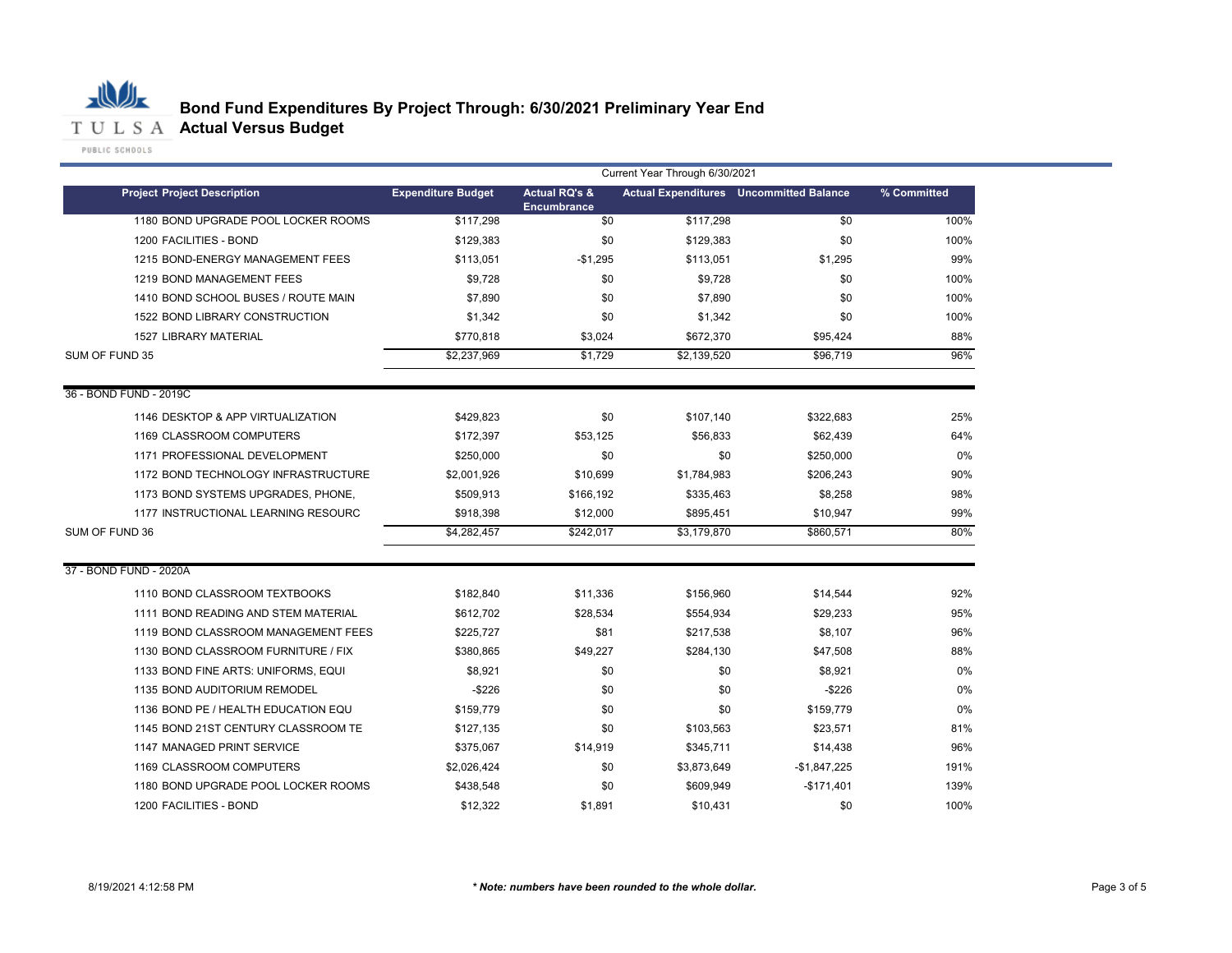

|                                     | Current Year Through 6/30/2021 |                                                |              |                                                |             |  |  |
|-------------------------------------|--------------------------------|------------------------------------------------|--------------|------------------------------------------------|-------------|--|--|
| <b>Project Project Description</b>  | <b>Expenditure Budget</b>      | <b>Actual RQ's &amp;</b><br><b>Encumbrance</b> |              | <b>Actual Expenditures</b> Uncommitted Balance | % Committed |  |  |
| 1210 BOND-CONSTRUCTION BUILDING ADD | \$12,000                       | $\overline{50}$                                | \$12,000     | \$0                                            | 100%        |  |  |
| 1215 BOND-ENERGY MANAGEMENT FEES    | \$235,904                      | \$111,231                                      | \$91,905     | \$32,767                                       | 86%         |  |  |
| 1219 BOND MANAGEMENT FEES           | \$252,470                      | \$4.178                                        | \$248,292    | \$0                                            | 100%        |  |  |
| 1230 BOND-BLDG RENOVATIONS          | \$1,037,111                    | \$0                                            | \$1,037,111  | \$0                                            | 100%        |  |  |
| 1231 BOND-ACCESSIBILITY             | \$229.836                      | \$0                                            | \$229,836    | \$0                                            | 100%        |  |  |
| 1250 BOND-P.E. UPGRADES             | \$180,000                      | \$0                                            | \$180,000    | \$0                                            | 100%        |  |  |
| 1522 BOND LIBRARY CONSTRUCTION      | \$113,622                      | \$103,497                                      | \$10,125     | \$0                                            | 100%        |  |  |
| SUM OF FUND 37                      | \$6,611,044                    | \$324,894                                      | \$7,966,134  | $-$1,679,984$                                  | 125%        |  |  |
| 38 - BOND FUND - 2020B              |                                |                                                |              |                                                |             |  |  |
| 1110 BOND CLASSROOM TEXTBOOKS       | \$1,195,298                    | \$1,189,528                                    | \$770        | \$5,000                                        | 100%        |  |  |
| 1111 BOND READING AND STEM MATERIAL | \$867,378                      | \$647,210                                      | \$219,450    | \$717                                          | 100%        |  |  |
| 1119 BOND CLASSROOM MANAGEMENT FEES | \$297,886                      | \$446                                          | \$291,142    | \$6,297                                        | 98%         |  |  |
| 1130 BOND CLASSROOM FURNITURE / FIX | \$605,756                      | \$87,782                                       | \$392,150    | \$125,825                                      | 79%         |  |  |
| 1133 BOND FINE ARTS: UNIFORMS, EQUI | \$280,080                      | \$25.649                                       | \$12,935     | \$241,496                                      | 14%         |  |  |
| 1135 BOND AUDITORIUM REMODEL        | \$316,395                      | \$120,639                                      | \$167,519    | \$28,237                                       | 91%         |  |  |
| 1139 BOND SCIENCE SAFETY EQUIPMENT  | \$54,301                       | \$1,300                                        | \$3,139      | \$49,862                                       | 8%          |  |  |
| 1145 BOND 21ST CENTURY CLASSROOM TE | \$1,371,472                    | \$19,695                                       | \$1,304,615  | \$47,162                                       | 97%         |  |  |
| 1147 MANAGED PRINT SERVICE          | \$640,627                      | \$272,151                                      | \$265,638    | \$102,838                                      | 84%         |  |  |
| 1169 CLASSROOM COMPUTERS            | \$5,577,914                    | \$321,268                                      | \$5,117,287  | \$139,359                                      | 98%         |  |  |
| 1173 BOND SYSTEMS UPGRADES, PHONE,  | \$14,782                       | \$0                                            | \$0          | \$14,782                                       | 0%          |  |  |
| 1180 BOND UPGRADE POOL LOCKER ROOMS | \$788,111                      | \$423,882                                      | \$364,229    | \$0                                            | 100%        |  |  |
| 1200 FACILITIES - BOND              | \$2,122,789                    | \$38,085                                       | \$2,079,886  | \$4,818                                        | 100%        |  |  |
| 1210 BOND-CONSTRUCTION BUILDING ADD | \$8,524,803                    | \$0                                            | \$8,524,803  | \$0                                            | 100%        |  |  |
| 1212 BOND-PAVING                    | \$11,927                       | \$0                                            | \$11,927     | \$0                                            | 100%        |  |  |
| 1215 BOND-ENERGY MANAGEMENT FEES    | \$600.626                      | \$0                                            | \$1,692      | \$598,934                                      | 0%          |  |  |
| 1219 BOND MANAGEMENT FEES           | \$516,925                      | \$19,338                                       | \$497,587    | \$0                                            | 100%        |  |  |
| 1230 BOND-BLDG RENOVATIONS          | \$13,315,994                   | \$0                                            | \$13,315,994 | \$0                                            | 100%        |  |  |
| 1231 BOND-ACCESSIBILITY             | \$272,591                      | \$0                                            | \$272,591    | \$0                                            | 100%        |  |  |
| 1250 BOND-P.E. UPGRADES             | \$7,394,346                    | \$3,294,009                                    | \$4,100,337  | \$0                                            | 100%        |  |  |
| 1410 BOND SCHOOL BUSES / ROUTE MAIN | \$3,180,809                    | \$219,729                                      | \$2,808,117  | \$152,962                                      | 95%         |  |  |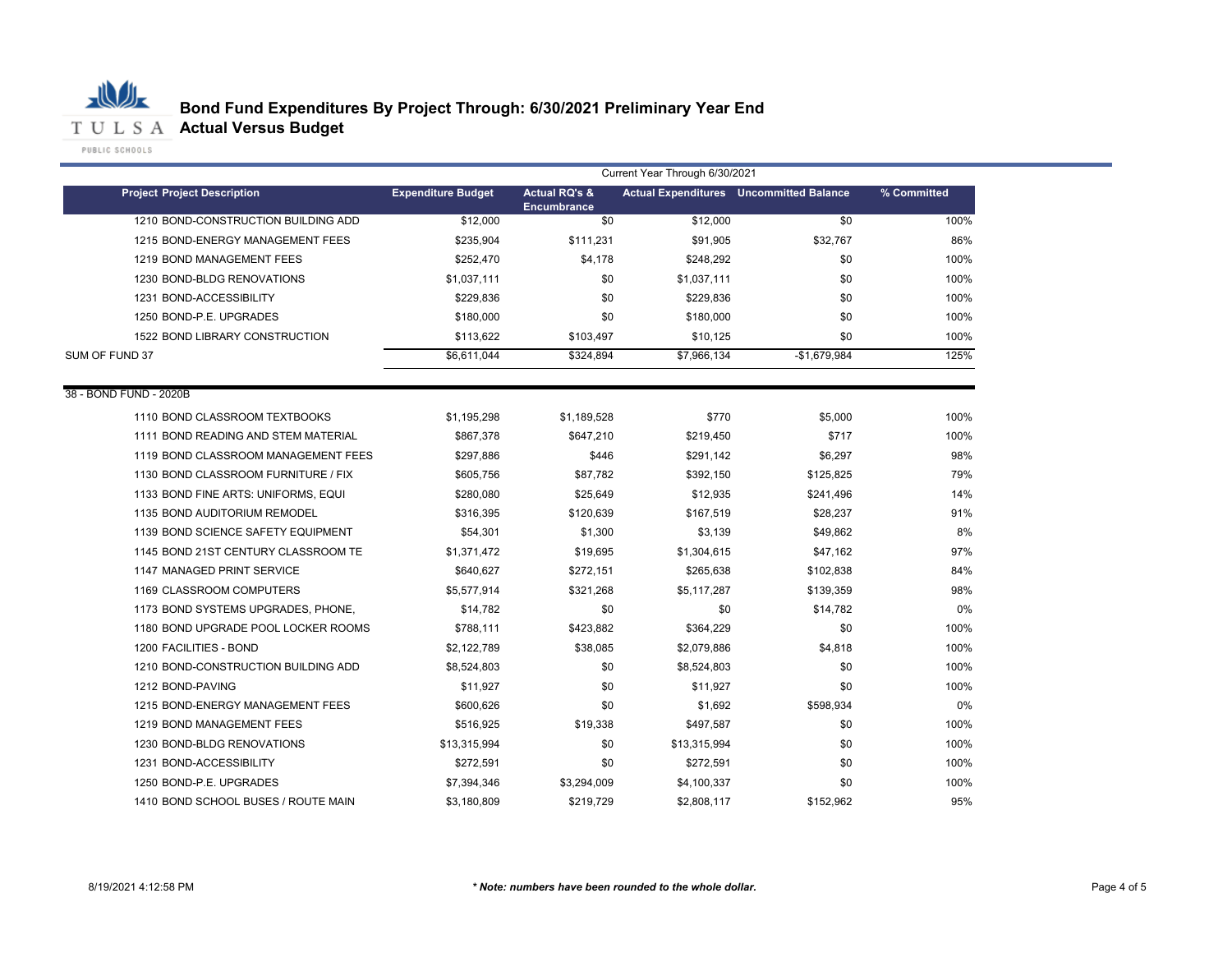

|                           |                                     | Current Year Through 6/30/2021 |                                         |              |                                                |             |  |
|---------------------------|-------------------------------------|--------------------------------|-----------------------------------------|--------------|------------------------------------------------|-------------|--|
|                           | <b>Project Project Description</b>  | <b>Expenditure Budget</b>      | <b>Actual RQ's &amp;</b><br>Encumbrance |              | <b>Actual Expenditures</b> Uncommitted Balance | % Committed |  |
|                           | 1419 BOND TRANSPORTATION MANAGEMENT | \$98,191                       | \$0                                     | \$98,191     | \$0                                            | 100%        |  |
|                           | 1473 BOND SYSTEMS UPGRADES, PHONE.  | \$41,000                       | \$0                                     | \$41,000     | \$0                                            | 100%        |  |
|                           | 1519 BOND LIBRARY MANAGEMENT FEES   | \$150,000                      | \$0                                     | \$150,000    | \$0                                            | 100%        |  |
|                           | 1522 BOND LIBRARY CONSTRUCTION      | \$850,000                      | \$773,645                               | \$76,355     | \$0                                            | 100%        |  |
|                           | <b>1527 LIBRARY MATERIAL</b>        | \$910,000                      | \$142,476                               | \$478,776    | \$288,748                                      | 68%         |  |
| SUM OF FUND 38            |                                     | \$50,000,000                   | \$7,596,833                             | \$40,596,129 | \$1,807,038                                    | 96%         |  |
| 39 - BOND FUND - 2020C    |                                     |                                |                                         |              |                                                |             |  |
|                           | 1119 BOND CLASSROOM MANAGEMENT FEES | \$45,812                       | \$0                                     | \$45,062     | \$750                                          | 98%         |  |
|                           | 1146 DESKTOP & APP VIRTUALIZATION   | \$1,200,461                    | \$41,638                                | \$266,987    | \$891,836                                      | 26%         |  |
|                           | 1169 CLASSROOM COMPUTERS            | \$5,856,839                    | \$0                                     | \$5,691,764  | \$165,075                                      | 97%         |  |
|                           | 1171 PROFESSIONAL DEVELOPMENT       | \$187,889                      | \$0                                     | \$0          | \$187,889                                      | 0%          |  |
|                           | 1172 BOND TECHNOLOGY INFRASTRUCTURE | \$922,294                      | \$523.631                               | \$398,663    | \$0                                            | 100%        |  |
|                           | 1173 BOND SYSTEMS UPGRADES, PHONE,  | \$9,328                        | \$0                                     | \$0          | \$9,328                                        | 0%          |  |
|                           | 1177 INSTRUCTIONAL LEARNING RESOURC | \$777,377                      | \$83,738                                | \$18,711     | \$674,929                                      | 13%         |  |
| SUM OF FUND 39            |                                     | \$9,000,000                    | \$649,006                               | \$6,421,187  | \$1,929,807                                    | 79%         |  |
| Grand Total of all Funds: |                                     | \$97,058,358                   | \$23,498,682                            | \$64,346,117 | \$9,213,559                                    | 90%         |  |